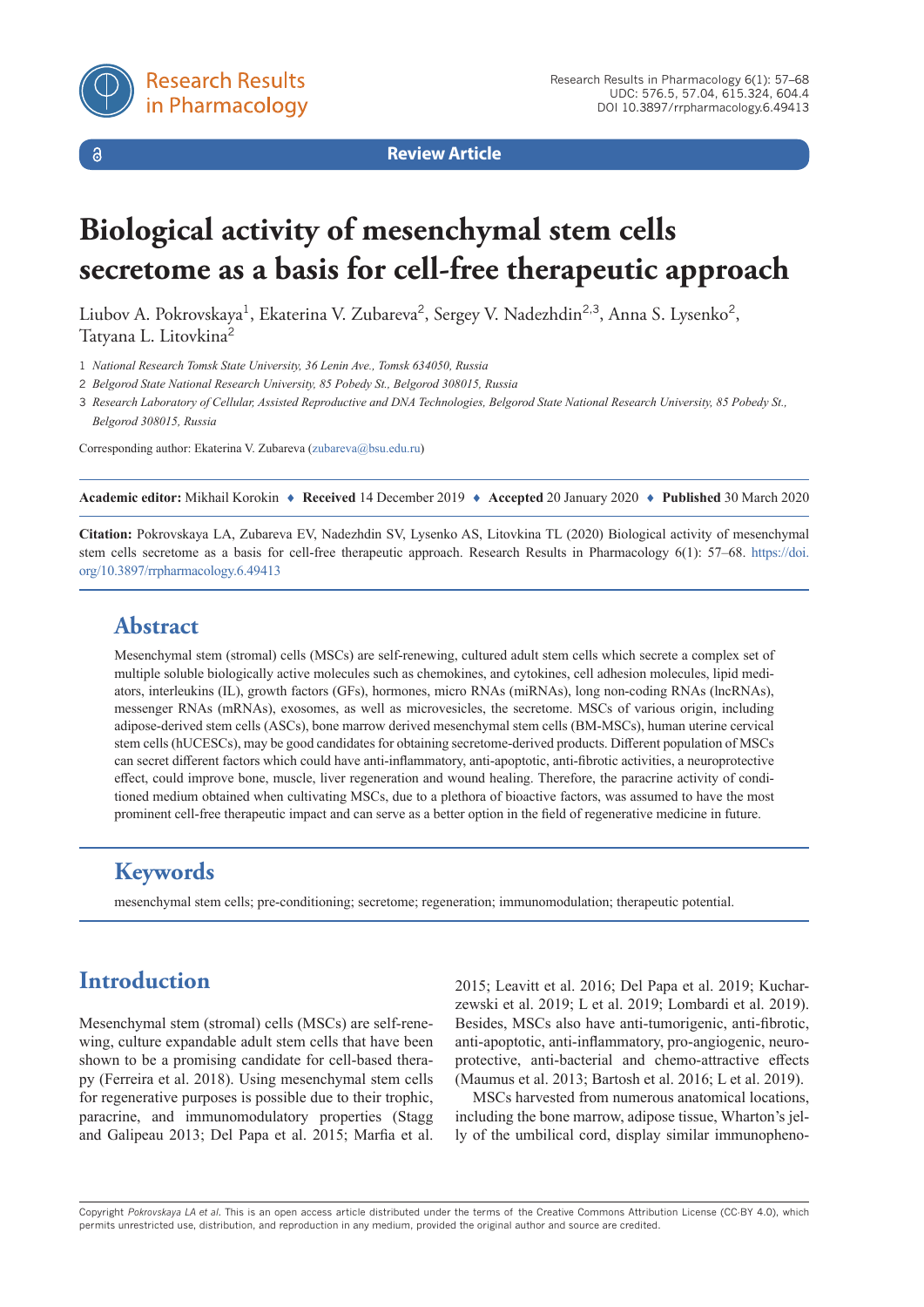typic profiles. However, there is a large body of evidence showing that, despite the similarity in their immunophenotypes, MSCs secrete a complex set of multiple soluble biologically active molecules, the secretome, composition of which varies significantly, depending on the age of the host and niches where the cells reside (Baksh et al. 2004; Traktuev et al. 2008; Amos et al. 2010; Daquinag et al. 2011; Cheng et al. 2012; Daquinag et al. 2013; Kapur and Katz 2013; Kyurkchiev et al. 2014; Madrigal et al. 2014; Dubey et al. 2018; Ferreira et al. 2018; L et al. 2019; Lombardi et al. 2019; Meiliana et al. 2019). The MSCs secretome in general consists of such biologically active factors as chemokines and cytokines, cell adhesion molecules, lipid mediators, interleukins (ILs), growth factors (GFs), hormones, micro RNAs (miRNAs), long non-coding RNAs (lncRNAs), messenger RNAs (mR-NAs), exosomes, as well as microvesicles (Kyurkchiev et al. 2014; Madrigal et al. 2014; Dubey et al. 2018; Ferreira et al. 2018; Lombardi et al. 2019; Meiliana et al. 2019). It is revealed that MSC secretion include in particular vascular endothelial growth factor (VEGF), insulin-like growth factor 1 (IGF-1), basic fibroblast growth factor (bFGF), transforming growth factor beta 1 (TGF-b1), nerve growth factor (NGF), placental growth factor (PGF), stromal-derived growth factor (SDF-1/CXCL12), monocyte chemo-attractant protein-1 (MCP-1/CCL2), IL-6, IL-8, IL-10 and IL-13 (Meiliana et al. 2019), bone morphogenetic proteins (BMP), CC chemokine ligand 5/ Regulated on activation, normal T cell expressed and secreted (CCL5/RANTES), epidermal growth factor (EGF), granulocyte colony-stimulating factor (G-CSF), granulocyte-macrophage colony-stimulating factor (GM-CSF), hepatocyte growth factor (HGF), inter-cellular adhesion molecules (ICAM), indoleamine-2,3-dioxygenase (IDO), leukemia inhibitory factor (LIF), matrix metalloproteases (MMP-1, MMP-2, MMP-3, MMP-7), platelet-derived growth factor (PDGF), metalloproteinase inhibitors (TIMP-1, TIMP-2) (Polacek et al. 2011; Osugi et al. 2012; Inukai et al. 2013; Kyurkchiev et al. 2014; Pereira et al. 2014; Ferreira et al. 2018; Linero and Chaparro 2014).

Herewith, mesenchymal stem cells of various origin, including bone-marrow-derived mesenchymal stem cells (BM-MSCs), adipose tissue-derived stem cells (ADSCs) or human uterine cervical stromal stem cells (hUCESCs), may be good candidates for obtaining products from secretome (Zhao et al. 2013; Vizoso et al. 2017). However different populations of MSCs should be used for specific purposes because the composition of the secretome depends on the stromal cells source. For instance, ADSCs have higher expression of mRNA, VEGF-D, IGF-1 and IL-8, while dermal-sheath- and dermal-papilla-derived cells secrete higher concentrations of CCL2 and leptin (Hsiao et al. 2012). It is known that placenta-derived MSCs are characterized with increased expression levels of HGF, bFGF, IL-6, IL-8, IL-1a and IL-1b, while in secretome obtained from bone marrow-derived MSCs the levels of VEGF-A, NGF and angiogenin are higher (Du et al. 2016; Meiliana et al. 2019).

There is evidence that the molecules produced by MSCs (secretomes), especially those packaged in extracellular vesicles (EVs), influence the tissue repair even better than the cells themselves (Lepperdinger et al. 2008; Madrigal et al. 2014; Dubey et al. 2018; Ferreira and Gomes 2018; Pelizzo et al. 2018; Campanella et al. 2019; Lombardi et al. 2019; Mitchell et al. 2019).

Therefore due to the paracrine activity, MSCs conditioned medium (CM) or purified MSC-derived extracellular vesicles having a plethora of bioactive factors are assumed to have the most prominent cell-free therapeutic impact and can serve as a better option in the field of regenerative medicine in the future (Maguire 2013; Zhou et al. 2013; Vizoso et al. 2017; Park et al. 2018; L et al. 2019; Lombardi et al. 2019).

This new frontier of research provides several key advantages over cell based applications: (a) the administration of proteins instead of whole cells as a new therapeutic option in regenerative medicine; (b) CM can be stored without any toxic cryopreservatives, such as dimethyl sulfoxide (DMSO), for a relatively long period; (c) preparation of CM is more economical as it can be mass-produced from the available MSC populations under current good manufacturing practice (cGMP) conditions; (d) evaluation of CM for safety and efficacy will be much simpler and analogous to conventional pharmaceutical agents (Bermudez et al. 2015; L et al. 2019).

#### **Anti-inflammatory activity**

It is well known that there are anti-inflammatory factors in the MSCs secretome, including tumor necrosis factor β1 (TGFβ1) (Zagoura et al. 2012), interleukin 13 (IL13) (Bermudez et al. 2016), interleukin 18 binding protein (IL18BP), ciliary neurotrophic factor (CNTF), neurotrophin 3 (NT-3) factor, interleukin 10 (IL10), interleukin 12 p70 (IL12p70), interleukin-25 (IL-25), which is also known as interleukin-17E (IL17E), interleukin 27 (IL27), or interleukin 1 receptor antagonist (IL1RA). On the other hand, pro-inflammatory cytokines are also present in MSCs conditioned medium, for example, IL1b, interleukin 6 (IL6) (See et al. 2011; Cantinieaux et al. 2013), interleukin 8 (IL8) (Mirabella et al. 2011), and interleukin 9 (IL9) (Lee et al. 2011). Thus, the balance between the antiand pro-inflammatory factors will determine the final effect of conditioned medium on the inflammatory process.

However, the numerous studies highlight MSCs anti-inflammatory effect. Yi and Song (2012) described that MSCs inhibited proinflammatory cytokines, such as interferon (IFN)-γ and tumour necrosis factor α (TNFα), while increasing release of anti-inflammatory IL10. Legaki et al. (2016) showed that hUCESC-CM treatment significantly reduced mRNA expression of pro-inflammatory cytokines (IL6, IL8, TNFα and macrophage inflammatory protein-1 alpha (MIP-1 $\alpha$ )), but increased mRNA expression of the anti-inflammatory cytokine (IL10). The similar results were obtained during experiments with MSC-CM from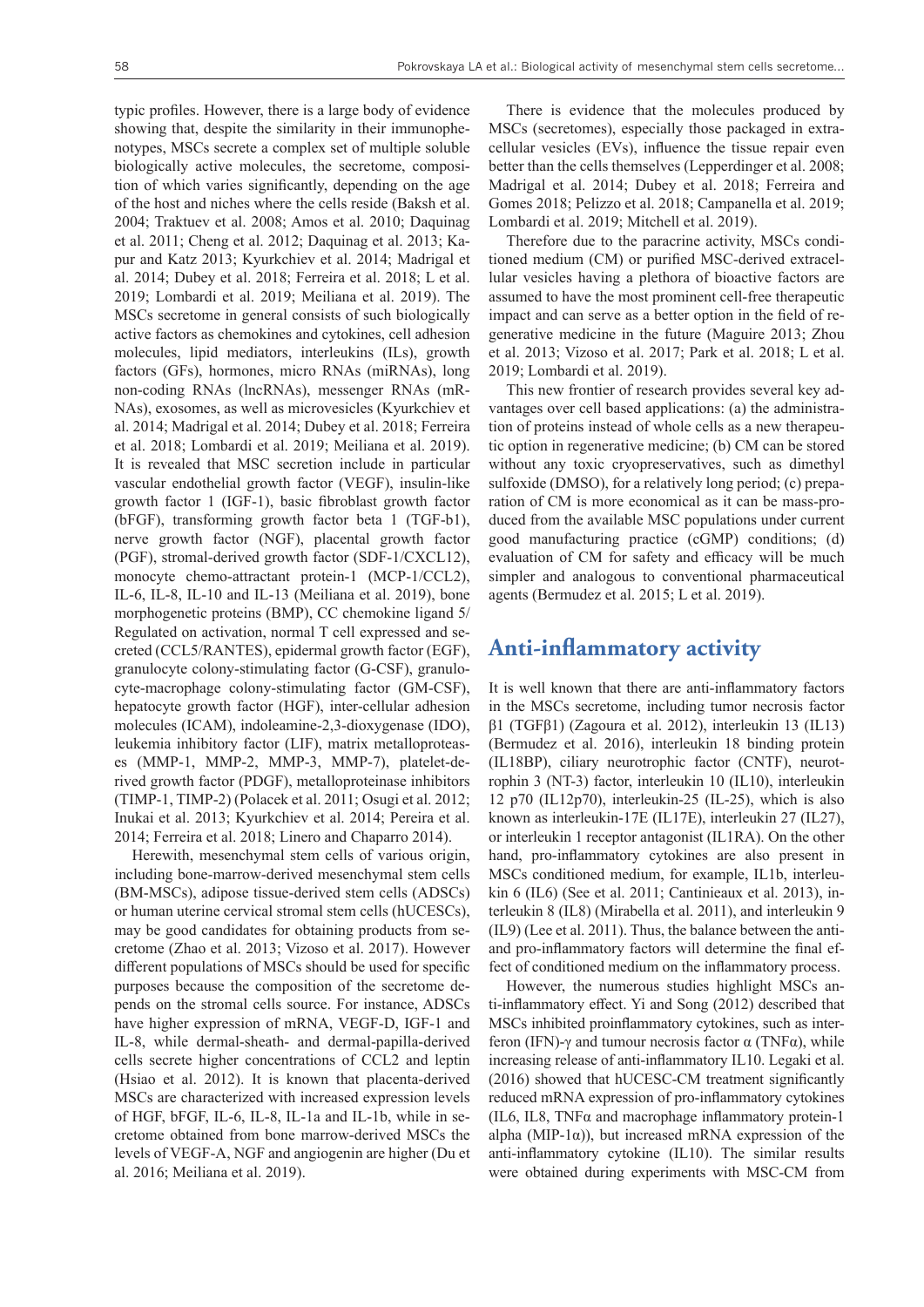amniotic fluid in a mice colitis model (Legaki et al. 2016). It was also found that hUCESC-CM reduced the infiltration of leucocytes in ocular tissues (Vishnubhatla et al. 2014).

Moreover, anti-inflammatory cytokines in MSC-CM can contribute to the beneficial effects seen in animal models of diabetes, acute colitis, inflammatory arthritis, etc. (Brini et al. 2017; Kay et al. 2017; Pouya et al. 2018). It was revealed that single intravenous injection of a conditioned medium derived from adipose tissue (hAT-CM) into streptozotocin-(STZ)-treated diabetic mice relieved the diabetic neuropathic pain by re-establishing the Th1/Th2 balance with a long-lasting relief of sensory hypersensitivity. In the experiments with the STZ-treated diabetic mice, it was demonstrated that the content of anti-inflammatory and immunomodulatory cytokines (IL-1β, IL-6 and TNF-α) in dorsal root ganglia, sciatic nerves and spinal cord restored to basal levels after 1 week of hAT-CM injection. The elevated level of IL-10 also confirmed realization of an anti-inflammatory mechanism (Brini et al. 2017). Pouya et al (2018) showed that an intraperitoneal injection of MSC-CM in C57BL/6 mice with colitis mediated a significant decrease in colon inflammation and an increase in colon weight and length, which led to the disease activity index and mortality rate reducing. Furthermore, the mesenteric lymph nodes and spleen of the mice infused with MSC-CM demonstrated increased levels of the anti-inflammatory cytokines IL-10 and TGF-β and reduced levels of the pro-inflammatory cytokine IL-17 confirming the anti-inflammatory role of CM. Similarly, in the antigen-induced model of inflammatory arthritis, it was shown that an intra-articular injection of murine MSC-CM was effective in reducing disease severity and cartilage damage. The high levels of IL10 in CM were revealed, which correlated with an anti-inflammatory response (Kay et al. 2017; L et al. 2019).

In order to study whether the anti-inflammatory potential of ADSC secretome is higher than EV-enriched fraction of ADSCs secretome, the effect of both fractions was investigated on the TNF-α-induced nuclear translocation of the NF-κB subunit p65 in U251 cells. It is interesting to note that the level of nuclear NF-κB p65 was significantly increased by TNF-α treatment compared to control cells. The effect of the total secretome fraction on TNF-α stimulated cells was accompanied by a non-significant reduction of nuclear p65, whereas the influence of EV fraction led to a significantly reduced amount of p65 (Mitchell et al. 2019).

#### **Anti-apoptotic activity**

There are studies which illustrate that MSCs produce inhibitor proteins of apoptosis to restore local environment and prevent therefore cell death (Li et al. 2015). Tang et al. (2005) reported that MSCs decreased the pro-apoptotic factors expression (Bax and cleaved caspase-3) and stimulated at the same time the anti-apoptotic compounds levels (Bcl-2). It is noteworthy that MSCs treatment of hearts led to elevated level of pro-angiogenic factors expression, including basic fibroblast growth factor (bFGF), vascular

endothelial growth factor (VEGF), and stromal cell-derived factor-1 (SDF-1), which is also called chemokine (C-X-C motif) ligand 12 (CXCL12) (Tang et al. 2005).

There are also studies revealing a pro-apoptotic effect of hUCESC-CM on malignant cells. In accordance with these data, the effects of MSCs on normal and cancer cells are different. Along with an antiapoptotic effect of hUCESC-CM on normal cells (Bermudez et al. 2016), the apoptosis occurred in cancer cells under the influence of conditioned medium obtained from human uterine cervical stem cells *in vitro* and *in vivo* (Eiró et al. 2014; Vizoso et al. 2017).

#### **Anti-fibrotic activity**

An anti-fibrotic effect of stem cells conditioned medium is mediated by bioactive molecules in MSCs secretome which decrease accumulation of extracellular proteins and, therefore, lead to reduced scar formation. An et al. (2017) studied the influence of umbilical cord-derived mesenchymal cells (UCMSC) secretome on formation of fibrotic areas in mice with hepatic fibrosis. A decrease in the number of activated hepatic stellate cells (HSCs) expressing α- smooth muscle actin (α-SMA) was shown after an injection of the UCMSC-CM in the diseased mice, which was accompanied by reducing fibrotic areas. The researchers analysed the UCMSCs secretome using nano-chip-LC/QTOF-MS and discovered the presence of milk fat globule EGF factor 8 (MFGE8), an anti-fibrotic protein known to down-regulate the expression of TGFβR1 (transforming growth factor β type 1 receptor) at the mRNA and protein level, thereby decreasing the activation of human hepatic stellate cells (An et al. 2017).

## **Paracrine effect of MSCs in bone regeneration**

It was revealed that secretome synthesized by different stem cells, including rat bone marrow-derived MSCs (rBM-MSCs), human adult mesenchymal stem cells (haMSCs) and human fetal mesenchymal stem cells (hfMSCs), promoted osteogenic differentiation of rBM-MSCs. It is quite important that the human MSC conditioned medium effects in the same way as rat MSCs secretome, or even better. Xu et al. (2016) described that the hfMSCs secretome is characterised as a conditioned medium with the strongest osteogenic induction ability compared to the conditioned medium obtained when cultivating rBM-MSC or haMSC. It was also revealed that hfMSC conditioned medium does not induce any significant immune response, which makes it different from the haMSC secretome. At the same time, conditioned media at different concentrations did not affect rBM-MSC viability or cell proliferation. Furthermore, hfMSCs secretome at the concentration of  $100 \mu g/\mu l$  could enhance mineralization during rBM-MSC osteogenic induction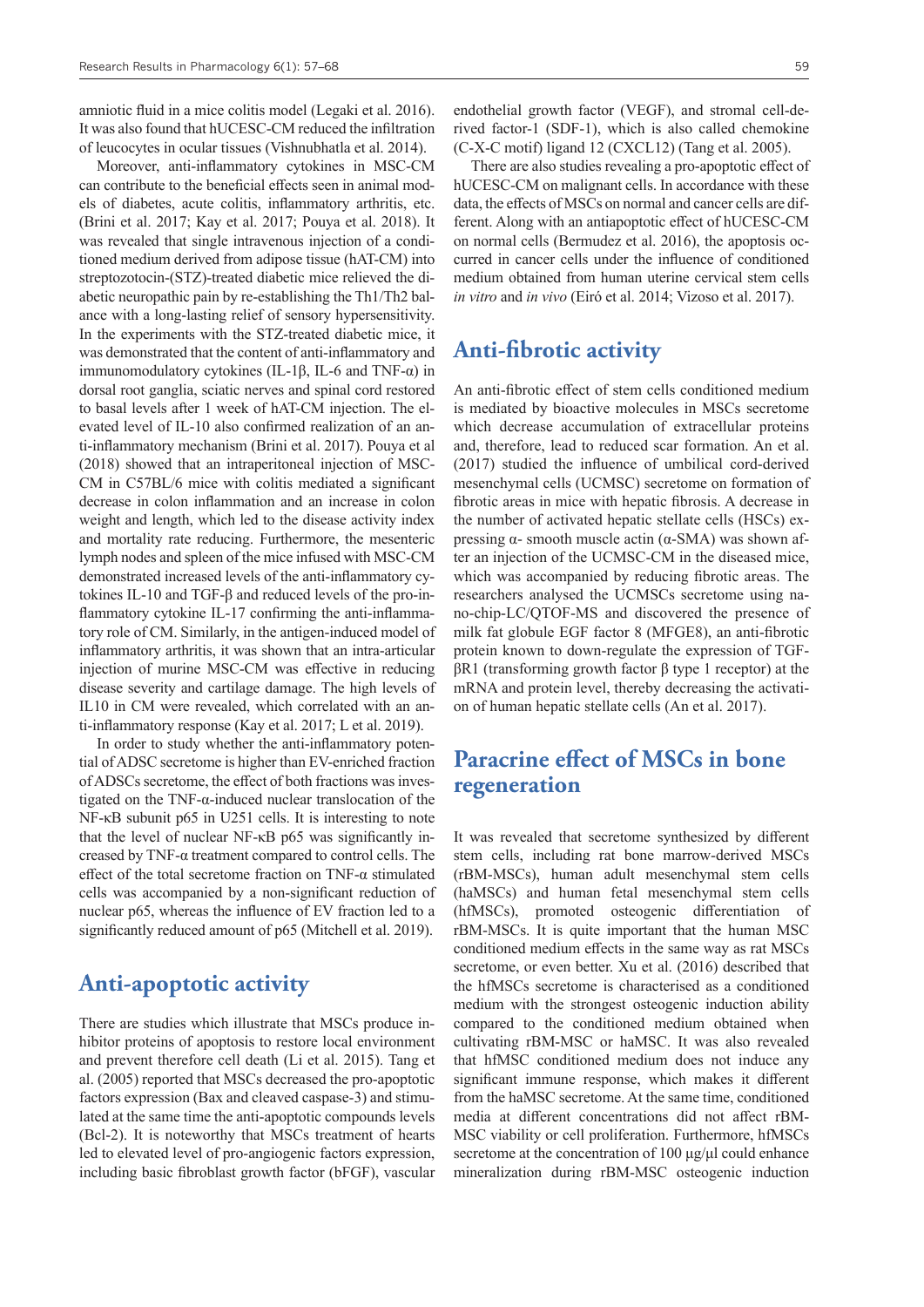via increasing of alkaline phosphatase (ALP) activity and formation of calcium nodules.

The expression levels of osteogenic marker genes, including runt-related transcription factor 2 (Runx2), osteocalcin (OCN), osteopontin (OPN), and osterix (Osx), were significantly upregulated on Days 3 and 10 after the hfMSCs secretome treatment. ALP is responsible for osteoblastic differentiation at an early stage; it hydrolyses pyrophosphyte and generates inorganic phosphate which promotes the process of mineralization. Runx2 produces bone matrix proteins and is essential for osteoblast differentiation. Growth and differentiation factors regulate expression levels of OPN and mediate bone formation and its remodeling. Osx acts downstream of Runx2, this factor takes part in the processes of osteoblast differentiation and bone tissue formation. It was shown that conditioned medium obtained from hfMSC stimulated differentiation of rBM-MSCs in osteogenic direction *in vitro*. Furthermore, application of the hfMSCs secretome locally into distraction osteogenesis gap in rats led to accelerated new bone formation and consolidation (Xu et al. 2016).

It is known that during the distraction osteogenesis procedure proliferation of bone progenitor cells increases and their recruitment to the target site occurs. The healing process is accompanied by the angiogenesis and bone tissue formation/mineralization. At the same time, the mechanisms of the hfMSCs conditioned media effect on bone tissue regeneration, including vascular network formation and remodelling, remain unknown. There is evidence that the MSCs secretome mediates the release of vascular endothelial growth factor (VEGF) at the site of tissue repair, being stimulated by hypoxia or normoxia. It is known that the expression of VEGF enhances bone tissue and blood vessels formation during distraction osteogenesis, and this biological active factor is required for osteogenic differentiation.

Moreover, osteogenic lineage commitment of MSCs is accompanied by the Osx and OCN osteoprogenitors markers expression. Treatment of the damaged area with the hfMSCs secretome upregulates the number of Osxand OCN-positive osteoprogenitors in the distraction zone in comparison with the control group. Different signaling pathways may be involved in VEGF production following hfMSC conditioned medium influence, and further experiments are required to make the molecular mechanisms of these processes clear (Xu et al. 2016).

# **Neuroprotective effect and impact on neural/glial proliferation**

There have been several studies in which adult stem cells, including mesenchymal stem cells, were used as a possible tool for central nervous system (CNS) regeneration (Lindvall and Kokaia 2010; Shihabuddin and Aubert 2010; Kan et al. 2011; Teixeira et al. 2014), which could be a promising therapeutic option (Pittenger et al. 1999; Zuk et al. 2002; Wang et al. 2004; Teixeira et al. 2014).

It was shown that the MSCs secretome mediated neuroprotective and neurotrophic effects (Caseiro et al. 2016; Luarte et al. 2016; Ratajczak et al. 2016) due to a number of neurotrophic factors (de Almeida et al. 2014; Mead et al. 2014). There are studies which demonstrate on nerve injury models that the MSC-based approach generated healing effects, including enhanced vascularization of the regenerating site, increased thickness of the myelin sheaths, modulation of the Wallerian degeneration stage, accelerated fibre regeneration, reduction of fibrotic scaring, and improved fibre organization (Caseiro et al. 2016).

It was discovered on experimental animal models that stem cells obtained from bone marrow (BM-MSCs) and adipose tissue (ASCs) improved the healing process after stroke (Wei et al. 2009; Honmou et al. 2012; Teixeira et al. 2014), demyelination (Constantin et al. 2009; Cristofanilli et al. 2011; Teixeira et al. 2014), Parkinson's disease (Cova et al. 2010; Erba et al. 2010), and spinal cord injury (Arboleda et al. 2011; Park et al. 2012). To restore the central nervous system (CNS), the stem/progenitor cells from different sources could be used. For example, stem cells present in the Warton jelly of the umbilical cord, known as Wharton jelly stem cells (WJ-MSCs) and human umbilical cord perivascular cells (HUCPVCs), have a great potential in healing CNS injuries (Salgado et al. 2010; Datta et al. 2011; Taghizadeh et al. 2011). Populations of WJ-MSCs and HUCPVCs are also identified as mesenchymal stem cells (Sarugaser et al. 2005; Weiss and Troyer 2006; Baksh et al. 2007; Sarugaser et al. 2009). The major effects of MSCs are supposed to be determined by their secretomes (Salgado et al. 2010; Carvalho et al. 2011; Ribeiro et al. 2012; Teixeira et al. 2013; Teixeira et al. 2014). Both neural stem cells (NSCs) and MSCs secrete a variety of growth factors (Salgado et al. 2015). It was shown that the molecular content of the MSCs secretome depended on the culture duration and tissue sources of MSCs, and it influenced significantly the changes of primary cultures of hippocampal neurons and glial cells viability (Kim et al. 2013).

During the *in vitro* experiments, the ability of the HUCPVCs conditioned media to modulate the survival and viability of both neuronal and glial cells populations was shown (Salgado et al. 2015). It was demonstrated that application of HUCPVCs-CM to human telencephalon neural precursor cells (htNPCs) *in vitro* led to an increase of neuronal cell differentiation, which was characterised by higher densities of immature (DCX+ cells) and mature neurons (MAP-2+ cells). Moreover, an injection of HUCPVCs and their secretome into the dentate gyrus (DG) was accompanied by increasing the endogenous proliferation (BrdU+ cells) in a week. It was revealed that application of HUCPVCs led to an increased number of newborn neurons (DCX+ cells). And an injection of CM or HUCPVCs into the DG tissue promoted an elevated level of fibroblast growth factor-2 (FGF-2) and, to a lesser extent, of nerve growth factor (NGF). Thus, either transplantation of HUCPVCs or the application of their conditioned media potentiated enhanced neuronal viability and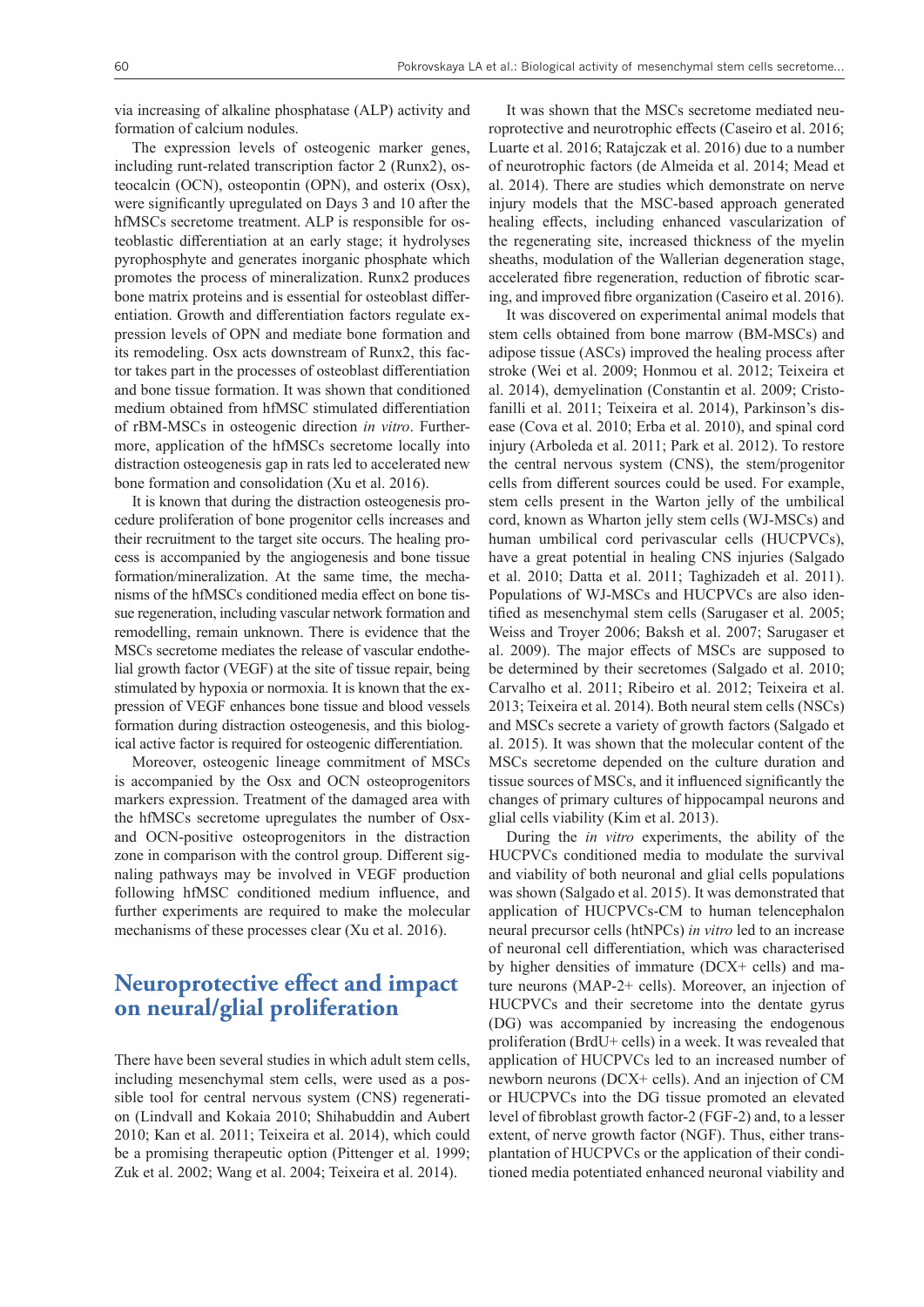differentiation *in vitro* and *in vivo* (Teixeira et al. 2014; Salgado et al. 2015).

The effect of intranasal application of CM derived from stem cells of human exfoliated deciduous teeth (SHEDs) in an animal model of Alzheimer's disease was studied. And the cell-free treatment was accompanied by an improvement of cognitive function and induced neuroregenerative effects, for example, an attenuated pro-inflammatory response induced by amyloid plaques, and anti-inflammatory M2-like microglia (Mita et al. 2015; Vizoso et al. 2017).

It was revealed that application of a secretome obtained from hypoxic-preconditioned MSCs promoted reduce of neuronal cell loss and apoptosis and production of VEGF which stimulated recovery processes in the organisms of traumatic brain injury-induced rats (Chang et al. 2013).

#### **Angiogenesis and revascularization**

Angiogenesis is a process of new vasculature sprouts formation from pre-existing blood vessels. This process normally occurs during wound healing. Numerous studies illustrated a particular impact of the MSCs secretome at the different stages of angiogenesis (Burlacu et al. 2013).

The effect of MSCs on the process of angiogenesis is studied in different spectrum of diseases, including impaired vessel growth during atherosclerosis and wound healing. Several studies demonstrated that the MSCs application led to stimulation of blood vessels formation in animal models of myocardial infarction, neurogenic bladder, peripheral artery disease, stress urinary incontinence, and cerebral ischemia/stroke (Hsieh et al. 2013; Liu et al. 2013; Sharma et al. 2013).

The MSCs secretome contains numerous biologically active molecules which act as angiogenic stimulators and inhibitors (Kinnaird et al. 2004; Di Santo et al. 2009; Boomsma et al. 2012; Ho et al. 2012). An extensive proteomic analysis of the conditioned media of mesenchymal stem cells stimulated with inflammatory cytokines revealed the presence in a secretome of tissue inhibitor of metalloproteinase-1 (TIMP-1) which is responsible for the MSCs antiangiogenic impacts (Zanotti et al. 2016). Moreover, some studies showed the dependence of the pro- and anti-angiogenic factors secretion on chemokines and hypoxic conditions. In particular, to describe the effect of bioactive molecules on MSCs secretion ability, it is important to note that TGFα increases the level of growth factors in the secretome (i.e., VEGF, hepatocyte growth factor (HGF), platelet-derived growth factor (PDGF), IL6 and IL8). And a conditioned medium from MSCs treated with TFG-α induces blood vessel growth in an *in vivo* assay (De Luca et al. 2011; Vizoso et al. 2017). The obtained data demonstrate the complicated set of bioactive molecules in the MSCs secretome which can be balanced under the different interventions to promote angiogenesis.

The ASCs secretome also has a proangiogenic effect, which was demonstrated in acute myocardial infarction models. Rehman et al. (2004) showed that the conditioned

media obtained from ASCs stimulated angiogenesis in the ischemic environment. The following bioactive molecules were detected in the secretome after the analysis: G-CSF, TGF-β, VEGF, HGF, and bFGF (Rehman et al. 2004; Kapur and Katz 2013). The impact of HGF on the formation of blood vessels was proved through restricting the production of this factor by ASCs, which resulted in a decreasing effect by ASCs on endothelial cell proliferation, migration and survival in the ischemic environment (Cai et al. 2007).

# **Cutaneous wound healing**

A cutaneous wound healing is a fascinating process, which requires cell migration, proliferation, matrix protein synthesis, and tissue remodelling. In particular, keratinocytes are involved in the epithelialization and dermal repair, and endothelial cells promote angiogenesis (Kober et al. 2016). The migration and proliferation of fibroblasts are the key processes in a wound healing mechanism. In the early stage of wound repair, they move to the damaged region and promote blood vessels regeneration and granulation tissue formation. In the advanced trauma stage, fibroblasts mature into myofibroblasts which are responsible for wound closure process (Zhao et al. 2013).

It was revealed that the adipose stem cell-conditioned medium (ASC-CM) had a marked stimulating effect on cutaneous wound healing, via affecting the mechanism for this response by influencing effector cells (Lombardi et al. 2019).

An increased proliferation and migration activity of primary human dermal fibroblasts (HDFs) as well as type I collagen secretion was shown after ASCs secretome application (Kim et al. 2007). Kober et al. (2016) revealed a stimulatory effect of ASC-CM on ASCs, and the proliferation of keratinocytes after application of ASCs secretome was significantly reduced. Furthermore, addition of ASC-CM did not affect cell migration, which had been tested with *in vitro* scratch assays. Collawn et al. (2016) demonstrated on a 3D skin model that application of ASC-CM as well as ASCs promoted an acceleration of wound repair. Seo et al. (2017) showed that ASC-CM, similarly to ASCs, stimulated the proliferation, migration, and invasion properties of HUVECs. An addition of ASC-CM led to increasing HaCaT cell proliferation and migration, as well as vascular endothelial growth factor (VEGF) secretion. Cooper et al. (2018) demonstrated that application of ASC-CM stimulated HDF migration ability *in vitro*. Park et al. (2018) collected CM samples from cultured ASCs isolated from adipose tissues of breast cancer patients and added the secretome to HDFs, normal adult human primary epidermal keratinocytes (HEKa), or HUVECs cultures. It resulted in increased cell proliferation, migration, and invasion. Kim et al. (2018) showed that ASC-CM from 3D-cultures influenced more significantly on the proliferation of Ha-CaT cells than the one obtained from 2D-cultivated ASCs. Noverina et al. (2019) analyzed the growth factor profile in ASC-CM via immunosorbent assay (ELISA) method and revealed a higher concentration level of fibroblast growth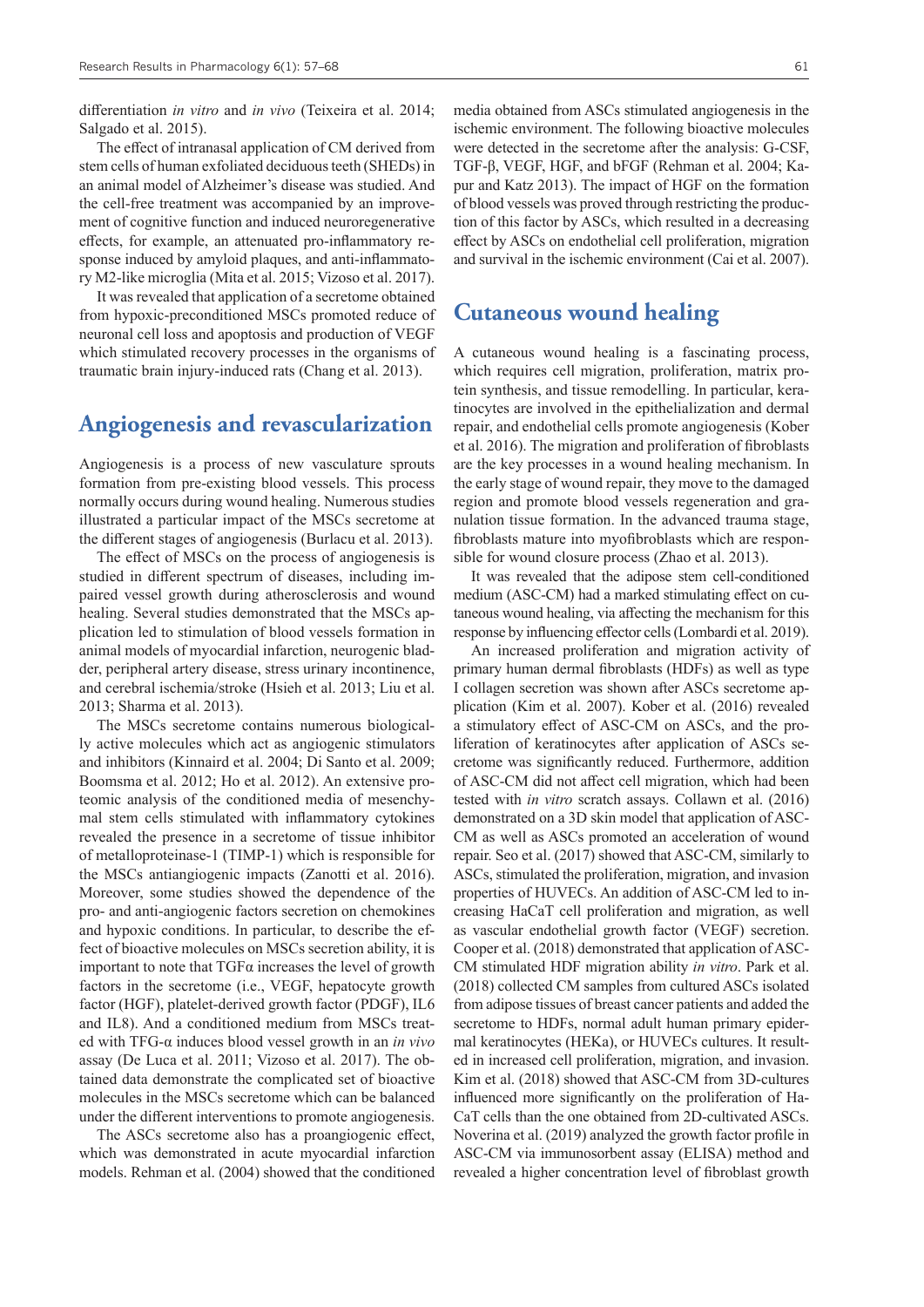factor (FGF), which is involved in wound healing and regeneration. Stojanovic and Najman (2019) demonstrated the immunomodulatory and wound healing potential of the secretome collected from stem cells previously isolated from adipose tissue, or lipoma (Lombardi et al. 2019).

Some studies described the presence of growth factors in the MSCs secretome that promoted tissue regeneration with a special focus on proliferation (Lee et al. 2011; Zagoura et al. 2012; Turner et al. 2013; Bhang et al. 2014; Bermudez et al. 2015). The experimental [myocardial in](https://www.multitran.com/m.exe?s=myocardial+infarction&l1=1&l2=2)[farction](https://www.multitran.com/m.exe?s=myocardial+infarction&l1=1&l2=2) models showed that anti-fibrotic and angiogenic effects of the MSCs secretome inhibited scar formation process (Cargonini et al. 2012; Preda et al. 2014) and stimulated the synthesis and consequent secretion of bioactive molecules responsible for remodelling (Williams et al. 2013; Vizoso et al. 2017).

It is known that such components of the ASCs secretome as bFGF significantly stimulate migration and proliferation of functional cells in wound healing; however PDGF-AA and VEGF influence only fibroblasts migration (Zhao et al. 2013). It was revealed that EGF could accelerate reepithelialisation process via stimulating the keratinocytes proliferation and migration in an acute wound. Zhao et al. (2013) demonstrated an increased proliferation of fibroblasts under the EGF influence. However, the mechanism of the EGF effect on cells migration is still unclear.

Hu et al. (2013) showed that wound healing was mediated via application of the ASCs secretome which stimulated migration of vascular endothelial cells 4 hours later, fibroblasts 12 hours later and then keratinocytes 24 hours later.

Park et al. (2018) reported that elevated levels of EGF, bFGF and HGF in conditioned media promoted wound healing.

And finally, it was revealed that increasing proliferative and migratory characteristics of different dermis cellular components, including dermal fibroblasts, keratinocytes, and endothelial cells, *in vitro* occurred by activating PI3K/Akt and FAK-ERK1/2 signaling (Park et al. 2017).

### **Muscle regeneration**

Tissue regeneration and homeostasis are mediated by cell proliferation, migration and stem cell differentiation processes. Mitchell et al. (2019) showed that application of the total secretome mouse myoblast cell line C2C12 for 48 hours resulted in increased cell proliferation in comparison with the control group. Moreover, the total secretome stimulated the differentiation of C2C12 cells into myofibers (Mitchell et al. 2019).

Mitchell et al. (2019) studied the effect of the total ASCs secretome and its EV fraction on tissue repair in a mouse model of acute cardiotoxin-induced muscle injury. It was revealed that the total ASCs secretome stimulated the process of tissue regeneration, which was confirmed by a significant decrease in the activity of lysosomes in the group of animals treated with the total ASC-CM (Mitchell et al. 2019). Studying the cross-sectional area of newly formed muscle fibres during the regeneration process revealed that the application of EV fraction had a greater effect than the total ASCs secretome (Mitchell et al. 2019).

#### **Liver regeneration**

Lee et al. (2014) demonstrated that liver regeneration in partially hepatectomised models occurred after systemic infusion of the ASCs secretome. It was shown that application of ASCs-CM increased mRNA expression of Lgr5 (a Wnt target gene), which was an indicator of actively dividing stem cells. Expression of Lgr5 occurred in small cells located near bile ducts as a result of a liver cell injury (Huch et al. 2013; Lee et al. 2014). During the repair phase, those cells were able to generate significant numbers of hepatocytes and biliary duct cells and, thus, could be considered a class of liver progenitor cells. Higher expression of Lgr5 in small cells located near bile ducts is an indicator of liver regeneration (Huch et al. 2013; Lee et al. 2014).

Lee et al. (2014) showed an increased expression of p-Akt, p-Erk1/2, which are the downstream effector components of HGF signaling pathways, and p-STAT3, which is responsible for cell cycle progression from G1 to S phase, after application of the ASC-secretome (Lee et al. 2014), which indicated that the ASC-secretome promoted liver regeneration.

## **Conclusion**

The MSC-conditioned medium, or secretome, contains a plethora of cytokines and a wide array of bioactive factors, such as chemokines, cell adhesion molecules, lipid mediators, IL, growth factors, hormones, exosomes, microvesicles, etc., which are secreted by MSCs (Lee et al. 2019). These factors have been considered as protagonists to participate in tissue repair and regeneration through their paracrine actions that mediate cell-to-cell signalling (Madrigal et al. 2014).

It is critical for the success of such a cell-free therapy to identify, analyze and elucidate the mechanism of action of each component of the secretome.

## **Conflict of interest statement**

The authors declare that the research was conducted in the absence of any commercial or financial relationships that could be construed as a potential conflict of interest.

# **Acknowledgments**

The research was carried out with the financial support of the Ministry of Science and Higher Education of the Russian Federation, Agreement № 14.575.21.0164, identifier RFMEFI57517X0164.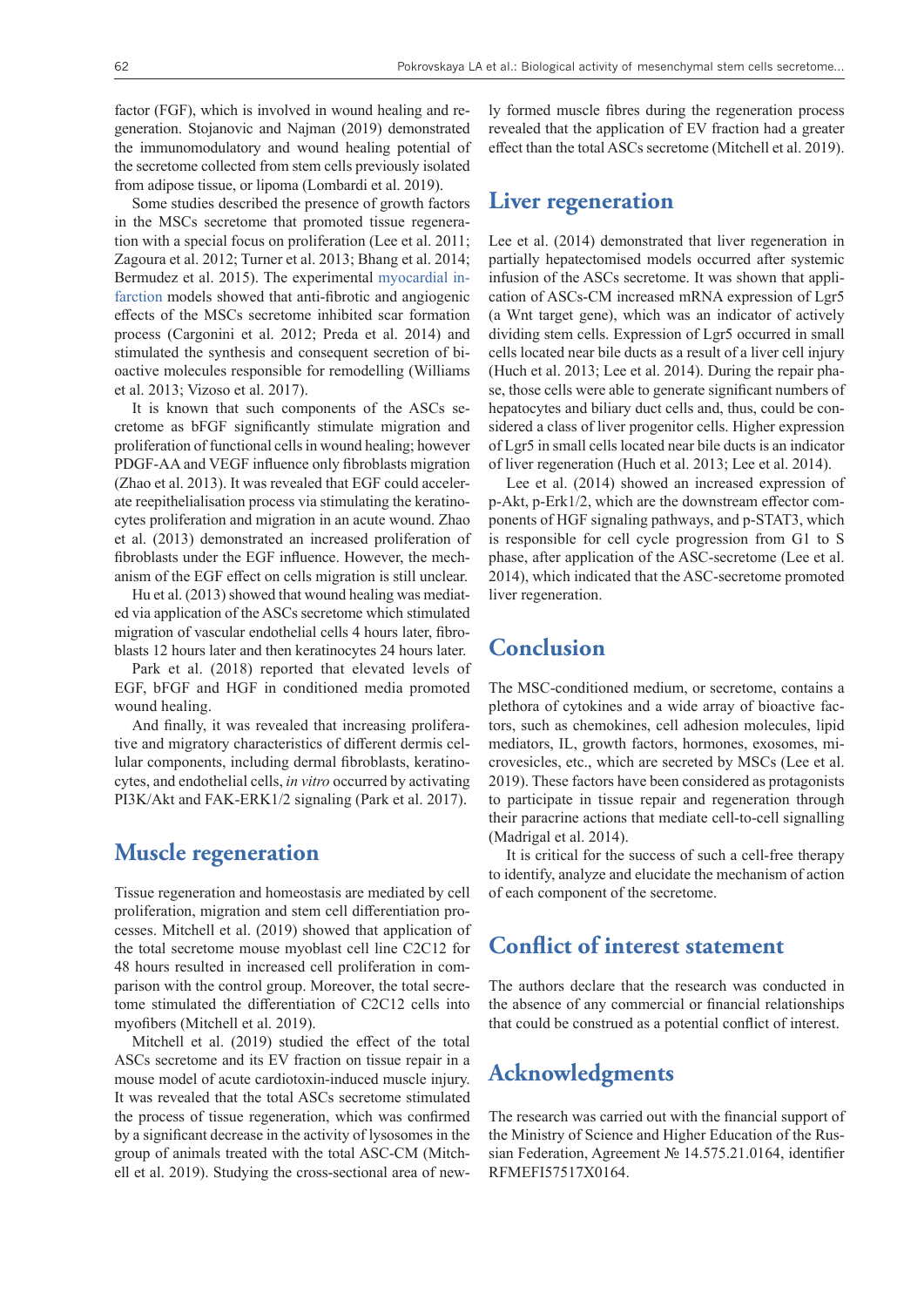## **References**

- Amos PJ, Kapur SK, Stapor PC, Shang H, Bekiranov S, Khurgel M, Rodeheaver GT, Peirce SM, Katz AJ (2010) Human adipose-derived stromal cells accelerate diabetic wound healing: impact of cell formulation and delivery. Tissue Engineering Part A 16: 1595–1606. <https://doi.org/10.1089/ten.tea.2009.0616> [\[PubMed\]](https://www.ncbi.nlm.nih.gov/pubmed/20038211) [\[PMC\]](https://www.ncbi.nlm.nih.gov/pmc/articles/PMC2952117/)
- An SY, Jang YJ, Lim HJ, Han J, Lee J, Lee G, Park JY, Park SY, Kim JH, Do BR, Han C, Park HK, Kim OH, Song MJ, Kim SJ, Kim JH (2017) Milk fat Globule-EGF factor 8, secreted by mesenchymal stem cells, protects against liver fibrosis in mice. Gastroenterology 152: 1174–1186. <https://doi.org/10.1053/j.gastro.2016.12.003> [\[PubMed\]](https://www.ncbi.nlm.nih.gov/pubmed/27956229)
- Arboleda D, Forostyak S, Jendelova P, Marekova D, Amemori T, Pivonkova H, asinova K, Sykova E (2011) Transplantation of predifferentiated adipose-derived stromal cells for the treatment of spinal cord injury. Cellular and Molecular Neurobiology 31(7): 1113–1122. <https://doi.org/10.1007/s10571-011-9712-3> [\[PubMed\]](https://www.ncbi.nlm.nih.gov/pubmed/21630007)
- Baksh D, Song L, Tuan RS (2004) Adult mesenchymal stem cells: characterization, differentiation, and application in cell and gene therapy. Journal of Cellular and Molecular Medicine 8(3): 301–316. [https://](https://doi.org/10.1111/j.1582-4934.2004.tb00320.x) [doi.org/10.1111/j.1582-4934.2004.tb00320.x](https://doi.org/10.1111/j.1582-4934.2004.tb00320.x) [\[PubMed\]](https://www.ncbi.nlm.nih.gov/pubmed/15491506) [\[PMC\]](https://www.ncbi.nlm.nih.gov/pmc/articles/PMC6740223/)
- Baksh D, Yao R, Tuan RS (2007) Comparison of proliferative and multilineage differentiation potential of human mesenchymal stem cells derived from umbilical cord and bone marrow. Stem Cells 25(6): 1384–1392. <https://doi.org/10.1634/stemcells.2006-0709>
- Bartosh TJ, Ullah M, Zeitouni S, Beaver J, Prockop DJ (2016) Cancer cells enter dormancy after cannibalizing mesenchymal stem/stromal cells (MSCs). Proceedings of the National Academy of Sciences 113(42): E6447–E6456. <https://doi.org/10.1073/pnas.1612290113> [\[PubMed\]](https://www.ncbi.nlm.nih.gov/pubmed/27698134) [\[PMC\]](https://www.ncbi.nlm.nih.gov/pmc/articles/PMC5081643/)
- Bermudez MA, Sendon-Lago J, Eiro N, Trevino M, Gonzalez F, Yebra-Pimentel E, Giraldez MJ, Macia M, Lamelas ML, Saa J, Vizoso F, Perez-Fernandez R (2015) Corneal epithelial wound healing and bactericidal effect of conditioned medium from human uterine cervical stem cells. Investigative Ophthalmology & Visual Science 56(2): 983–992.<https://doi.org/10.1167/iovs.14-15859> [\[PubMed\]](https://www.ncbi.nlm.nih.gov/pubmed/25613942)
- Bermudez MA, Sendon-Lago J, Seoane S, Eiro N, Gonzalez F, Saa J, Vizoso F, Perez-Fernandez R (2016) Anti-inflammatory effect of conditioned medium from human uterine cervical stem cells in uveitis. Experimental Eye Research 149: 84–92. [https://doi.](https://doi.org/10.1016/j.exer.2016.06.022) [org/10.1016/j.exer.2016.06.022](https://doi.org/10.1016/j.exer.2016.06.022) [\[PubMed\]](https://www.ncbi.nlm.nih.gov/pubmed/27381329)
- Bhang SH, Lee S, Shin JY, Lee TJ, Jang HK, Kim BS (2014) Efficacious and clinically relevant conditioned medium of human adipose-derived stem cells for therapeutic angiogenesis. Molecular Therapy 22(4): 862–872. <https://doi.org/10.1038/mt.2013.301> [\[PubMed\]](https://www.ncbi.nlm.nih.gov/pubmed/24413377) [\[PMC\]](https://www.ncbi.nlm.nih.gov/pmc/articles/PMC3982496/)
- Boomsma RA, Geenen DL (2012) Mesenchymal stem cells secrete multiple cytokines that promote angiogenesis and have contrasting effects on chemotaxis and apoptosis. PLoS One 7(4): e35685. <https://doi.org/10.1371/journal.pone.0035685> [\[PubMed\]](https://www.ncbi.nlm.nih.gov/pubmed/22558198) [\[PMC\]](https://www.ncbi.nlm.nih.gov/pmc/articles/PMC3338452/)
- Brini AT, Amodeo G, Ferreira LM (2017) Therapeutic effect of human adipose-derived stem cells and their secretome in experimental diabetic pain. Scientific Reports 7(1): 9904. [https://doi.org/10.1038/](https://doi.org/10.1038/s41598-017-09487-5) [s41598-017-09487-5](https://doi.org/10.1038/s41598-017-09487-5) [\[PubMed\]](https://www.ncbi.nlm.nih.gov/pubmed/28851944) [\[PMC\]](https://www.ncbi.nlm.nih.gov/pmc/articles/PMC5575274/)
- Burlacu A, Grigorescu G, Rosca AM, Preda MB, Simionescu M (2013) Factors secreted by mesenchymal stem cells and endothelial progenitor cells have complementary effects on angiogenesis

in vitro. Stem Cells and Development 22(4): 643–653. [https://doi.](https://doi.org/10.1089/scd.2012.0273) [org/10.1089/scd.2012.0273](https://doi.org/10.1089/scd.2012.0273) [\[PubMed\]](https://www.ncbi.nlm.nih.gov/pubmed/22947186) [\[PMC\]](https://www.ncbi.nlm.nih.gov/pmc/articles/PMC3564466/)

- Cai L, Johnstone BH, Cook TG, Liang Z, Traktuev D, Cornetta K, Ingram DA, Rosen ED, March KL (2007) Suppression of hepatocyte growth factor production impairs the ability of adipose-derived stem cells to promote ischemic tissue revascularization. Stem Cells 25: 3234–3243. <https://doi.org/10.1634/stemcells.2007-0388>
- Campanella C, Caruso Bavisotto C, Logozzi M, Marino Gammazza A, Mizzoni D, Cappello F, Fais S (2019) On the choice of the extracellular vesicles for therapeutic purposes. International Journal of Molecular Sciences 20(2): 236. [https://doi.org/10.3390/](https://doi.org/10.3390/ijms20020236) [ijms20020236](https://doi.org/10.3390/ijms20020236) [\[PubMed\]](https://www.ncbi.nlm.nih.gov/pubmed/30634425) [\[PMC\]](https://www.ncbi.nlm.nih.gov/pmc/articles/PMC6359369/)
- Cantinieaux D, Quertainmont R, Blacher S, Rossi L, Wanet T, Noël A, Brook G, Schoenen J, Franzen R (2013) Conditioned medium from bone marrow-derived mesenchymal stem cells improves recovery after spinal cord injury in rats: an original strategy to avoid cell transplantation. PLoS One 8(8): e69515. [https://doi.org/10.1371/](https://doi.org/10.1371/journal.pone.0069515) [journal.pone.0069515](https://doi.org/10.1371/journal.pone.0069515) [\[PubMed\]](https://www.ncbi.nlm.nih.gov/pubmed/24013448) [\[PMC\]](https://www.ncbi.nlm.nih.gov/pmc/articles/PMC3754952/)
- Cargnoni A, Ressel L, Rossi D, Poli A, Arienti D, Lombardi G, Parolini O (2012) Conditioned medium from amniotic mesenchymal tissue cells reduces progression of bleomycin-induced lung fibrosis. Cytotherapy 14(2): 153–161. [https://doi.org/10.3109/14653249.201](https://doi.org/10.3109/14653249.2011.613930) [1.613930](https://doi.org/10.3109/14653249.2011.613930) [\[PubMed\]](https://www.ncbi.nlm.nih.gov/pubmed/21954836) [\[PMC\]](https://www.ncbi.nlm.nih.gov/pmc/articles/PMC3279140/)
- Carvalho MM, Teixeira FG, Reis RL, Sousa N, Salgado AJ (2011) Mesenchymal stem cells in the umbilical cord: phenotypic characterization, secretome and applications in central nervous system regenerative medicine. Current Stem Cell Research & Therapy 6(3): 221–228. <https://doi.org/10.2174/157488811796575332> [\[PubMed\]](https://www.ncbi.nlm.nih.gov/pubmed/21476975)
- Caseiro AR, Pereira T, Ivanova G, Luís AL, Maurício AC (2016) Neuromuscular regeneration: perspective on the application of mesenchymal stem cells and their secretion products. Stem Cells International 2016: 1–16. <https://doi.org/10.1155/2016/9756973> [\[PubMed\]](https://www.ncbi.nlm.nih.gov/pubmed/26880998) [\[PMC\]](https://www.ncbi.nlm.nih.gov/pmc/articles/PMC4736584/)
- Cheng NC, Wang S, Young TH (2012) The influence of spheroid formation of human adipose-derived stem cells on chitosan films on stemness and differentiation capabilities. Biomaterials 33(6): 1748– 1758. <https://doi.org/10.1016/j.biomaterials.2011.11.049> [\[PubMed\]](https://www.ncbi.nlm.nih.gov/pubmed/22153870)
- Chang CP, Chio CC, Cheong CU, Chao CM, Cheng BC, Lin MT (2013) Hypoxic preconditioning enhances the therapeutic potential of the secretome from cultured human mesenchymal stem cells in experimental traumatic brain injury. Clinical Science 124(3): 165– 176. <https://doi.org/10.1042/CS20120226> [\[PubMed\]](https://www.ncbi.nlm.nih.gov/pubmed/22876972)
- Collawn SS, Mobley JA, Banerjee NS, Chow LT (2016) Conditioned media from adipose-derived stromal cells accelerates healing in 3-dimensional skin cultures. Annals of Plastic Surgery 76(4): 446–452. <https://doi.org/10.1097/SAP.0000000000000754> [\[PubMed\]](https://www.ncbi.nlm.nih.gov/pubmed/26954733)
- Constantin G, Marconi S, Rossi B, Angiari S, Calderan L, Anghileri E, Gini B, Bach SD, Martinello M, Bifari F, Galiè M, Turano E, Budui S, Sbarbati A, Krampera M, Bonetti B (2009) Adipose-derived mesenchymal stem cells ameliorate chronic experimental autoimmune encephalomyelitis. Stem Cells 27(10): 2624–2635. [https://](https://doi.org/10.1002/stem.194) [doi.org/10.1002/stem.194](https://doi.org/10.1002/stem.194)
- Cooper DR, Wang C, Patel R, Trujillo A, Patel NA, Prather J, Gould LJ, Wu MH (2018) Human adipose-derived stem cell conditioned media and exosomes containing MALAT1 promote human dermal fibroblast migration and ischemic wound healing. Advances in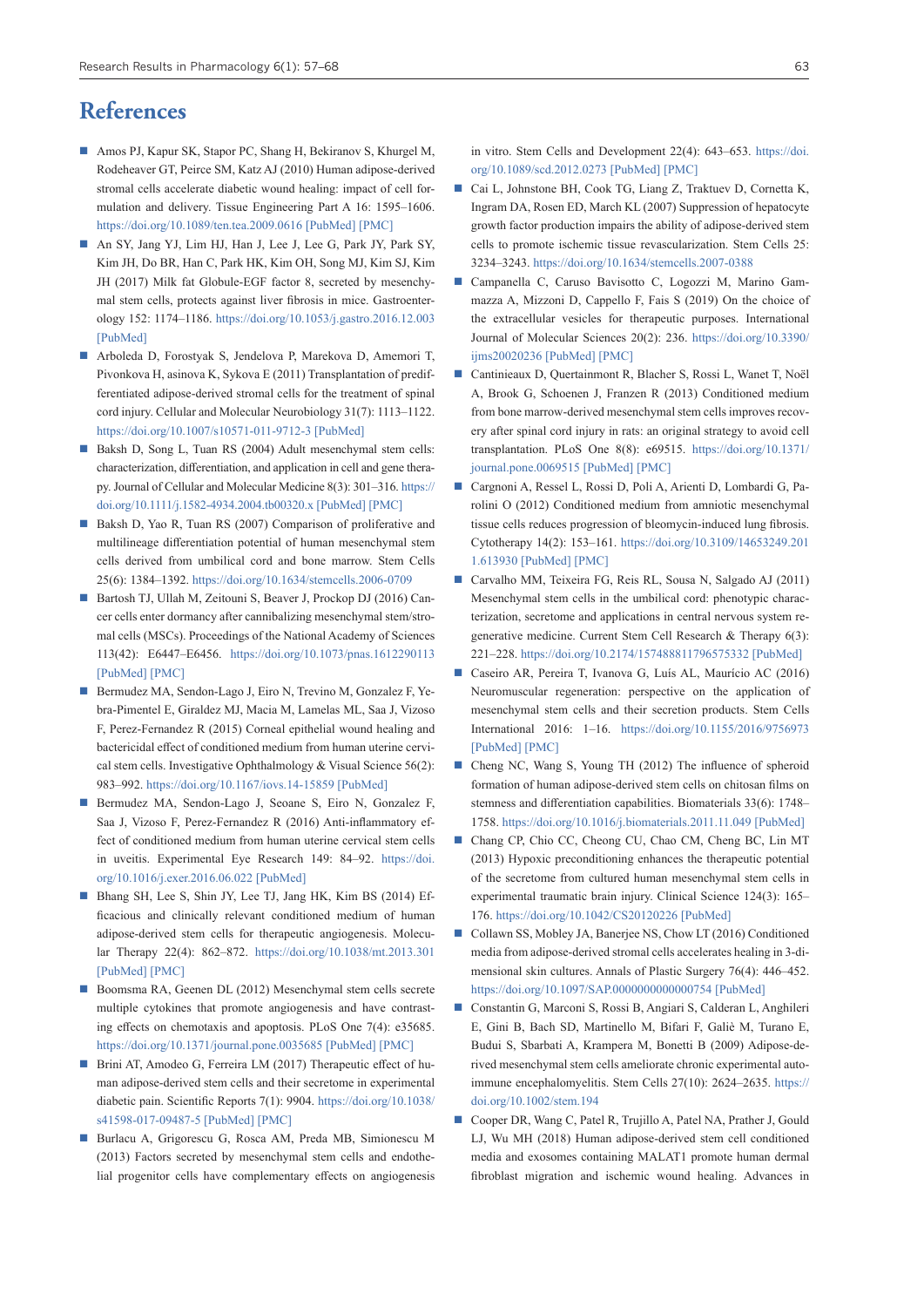Wound Care (New Rochelle) 7(9): 299–308. [https://doi.org/10.1089/](https://doi.org/10.1089/wound.2017.0775) [wound.2017.0775](https://doi.org/10.1089/wound.2017.0775) [\[PubMed\]](https://www.ncbi.nlm.nih.gov/pubmed/30263873) [\[PMC\]](https://www.ncbi.nlm.nih.gov/pmc/articles/PMC6158770/)

- Cova L, Armentero MT, Zennaro E, Calzarossa C, Bossolasco P, Busca G, Lambertenghi Deliliers G, Polli E, Nappi G, Silani V, Blandini F (2010) Multiple neurogenic and neurorescue effects of human mesenchymal stem cell after transplantation in an experimental model of Parkinson's disease. Brain Research 1311: 12–27. [https://](https://doi.org/10.1016/j.brainres.2009.11.041) [doi.org/10.1016/j.brainres.2009.11.041](https://doi.org/10.1016/j.brainres.2009.11.041) [\[PubMed\]](https://www.ncbi.nlm.nih.gov/pubmed/19945443)
- Cristofanilli M, Harris VK, Zigelbaum A, Goossens AM, Lu A, Rosenthal H, Sadiq SA (2011) Mesenchymal stem cells enhance the engraftment and myelinating ability of allogeneic oligodendrocyte progenitors in dysmyelinated mice. Stem Cells and Development 20(12): 2065–2076.<https://doi.org/10.1089/scd.2010.0547> [\[PubMed\]](https://www.ncbi.nlm.nih.gov/pubmed/21299379)
- Daquinag AC, Zhang Y, Amaya-Manzanares F, Simmons PJ, Kolonin MG (2011) An isoform of decorin is a resistin receptor on the surface of adipose progenitor cells. Cell Stem Cell 9(1): 74–86. <https://doi.org/10.1016/j.stem.2011.05.017> [\[PubMed\]](https://www.ncbi.nlm.nih.gov/pubmed/21683670)
- Daquinag AC, Souza GR, Kolonin MG (2013) Adipose tissue engineering in three dimensional levitation tissue culture system based on magnetic nanoparticles. Tissue Engineering Part C: Methods 19(5): 336–344. <https://doi.org/10.1089/ten.tec.2012.0198> [\[PubMed\]](https://www.ncbi.nlm.nih.gov/pubmed/23017116) [\[PMC\]](https://www.ncbi.nlm.nih.gov/pmc/articles/PMC3603558/)
- Datta I, Mishra S, Mohanty L, Pulikkot S, Joshi PG (2011) Neuronal plasticity of human Wharton's jelly mesenchymal stromal cells to the dopaminergic cell type compared with human bone marrow mesenchymal stromal cells. Cytotherapy 13(8): 918–932. [https://doi.org](https://doi.org/10.3109/14653249.2011.579957) [/10.3109/14653249.2011.579957](https://doi.org/10.3109/14653249.2011.579957) [\[PubMed\]](https://www.ncbi.nlm.nih.gov/pubmed/21696238)
- de Almeida JF, Chen P, Henry MA, Diogenes A (2014) Stem cells of the apical papilla regulate trigeminal neurite outgrowth and targeting through a BDNF-dependent mechanism. Tissue Engineering Part A. 20(23–24): 3089–3100. <https://doi.org/10.1089/ten.tea.2013.0347> [\[PubMed\]](https://www.ncbi.nlm.nih.gov/pubmed/24837134) [\[PMC\]](https://www.ncbi.nlm.nih.gov/pmc/articles/PMC4259194/)
- Del Papa N, Caviggioli F, Sambataro D, Zaccara E, Vinci V, Di Luca G, Parafioriti A, Armiraglio E, Maglione W, Polosa R, Klinger F, Klinger M (2015) Autologous fat grafting in the treatment of fibrotic perioral changes in patients with systemic sclerosis. Cell Transplant 24(1): 63–72.<https://doi.org/10.3727/096368914X674062> [\[PubMed\]](https://www.ncbi.nlm.nih.gov/pubmed/25606975)
- Del Papa N, Di Luca G, Andracco R, Zaccara E, Maglione W, Pignataro F, Minniti A, Vitali C (2019) Regional grafting of autologous adipose tissue is effective in inducing prompt healing of indolent digital ulcers in patients with systemic sclerosis: results of a monocentric randomized controlled study. Arthritis Research and Therapy 21(1): 7.<https://doi.org/10.1186/s13075-018-1792-8> [\[PubMed\]](https://www.ncbi.nlm.nih.gov/pubmed/30616671) [\[PMC\]](https://www.ncbi.nlm.nih.gov/pmc/articles/PMC6322261/)
- De Luca A, Gallo M, Aldinucci D, Ribatti D, Lamura L, D'Alessio A, De Filippi R, Pinto A, Normanno N (2011) Role of the EGFR ligand/receptor system in the secretion of angiogenic factors in mesenchymal stem cells. Journal of Cellular Physiology 226(8): 2131– 2138.<https://doi.org/10.1002/jcp.22548> [\[PubMed\]](https://www.ncbi.nlm.nih.gov/pubmed/21520065)
- Di Santo S, Yang Z, Wyler von Ballmoos M, Voelzmann J, Diehm N, Baumgartner I, Kalka C (2009) Novel cell-free strategy for therapeutic angiogenesis: in vitro generated conditioned medium can replace progenitor cell transplantation. PLoS One 4(5): e5643. [https://doi.](https://doi.org/10.1371/journal.pone.0005643) [org/10.1371/journal.pone.0005643](https://doi.org/10.1371/journal.pone.0005643) [\[PubMed\]](https://www.ncbi.nlm.nih.gov/pubmed/19479066) [\[PMC\]](https://www.ncbi.nlm.nih.gov/pmc/articles/PMC2682571/)
- Du WJ, Chi Y, Yang ZX, Li ZJ, Cui JJ, Song BQ, Li X, Yang SG, Han ZB, Han ZC (2016) Heterogeneity of proangiogenic features in mesenchymal stem cells derived from bone marrow, adipose tissue, umbilical cord, and placenta. Stem Cell Research and Therapy 7(1): 163.<https://doi.org/10.1186/s13287-016-0418-9> [\[PubMed\]](https://www.ncbi.nlm.nih.gov/pubmed/27832825) [\[PMC\]](https://www.ncbi.nlm.nih.gov/pmc/articles/PMC5103372/)
- Dubey NK, Mishra VK, Dubey R, Deng YH, Tsai FC, Deng WP (2018) Revisiting the advances in isolation, characterization and secretome of adipose-derived stromal/stem cells. International Journal of Molecular Sciences 19(8): 2200. [https://doi.org/10.3390/](https://doi.org/10.3390/ijms19082200) [ijms19082200](https://doi.org/10.3390/ijms19082200) [\[PubMed\]](https://www.ncbi.nlm.nih.gov/pubmed/30060511) [\[PMC\]](https://www.ncbi.nlm.nih.gov/pmc/articles/PMC6121360/)
- Eiró N, Sendon-Lago J, Seoane S, Bermúdez MA, Lamelas ML, Garcia-Caballero T, Schneider J, Perez-Fernandez R, Vizoso FJ (2014) Potential therapeutic effect of the secretome from human uterine cervical stem cells against both cancer and stromal cells compared with adipose tissue stem cells. Oncotarget 5(21): 10692–10708. [https://](https://doi.org/10.18632/oncotarget.2530) [doi.org/10.18632/oncotarget.2530](https://doi.org/10.18632/oncotarget.2530) [\[PubMed\]](https://www.ncbi.nlm.nih.gov/pubmed/25296979) [\[PMC\]](https://www.ncbi.nlm.nih.gov/pmc/articles/PMC4279403/)
- Erba P, Terenghi G, Kingham PJ (2010) Neural differentiation and therapeutic potential of adipose tissue derived stem cells. Current Stem Cell Research & Therapy 5(2): 153–160. [https://doi.](https://doi.org/10.2174/157488810791268645) [org/10.2174/157488810791268645](https://doi.org/10.2174/157488810791268645) [\[PubMed\]](https://www.ncbi.nlm.nih.gov/pubmed/19941451)
- Ferreira ADF, Gomes DA (2018) Stem cell extracellular vesicles in skin repair. Bioengineering 6(1): 4. [https://doi.org/10.3390/bioengi](https://doi.org/10.3390/bioengineering6010004)[neering6010004](https://doi.org/10.3390/bioengineering6010004) [\[PubMed\]](https://www.ncbi.nlm.nih.gov/pubmed/30598033) [\[PMC\]](https://www.ncbi.nlm.nih.gov/pmc/articles/PMC6466099/)
- Ferreira JR, Teixeira GO, Santos SG, Barbosa MA, Almeida-Porada G, Gonçalves RM (2018) Mesenchymal stromal cell secretome: influencing therapeutic potential by cellular pre-conditioning. Frontiers in Immunology 9: 2837. <https://doi.org/10.3389/fimmu.2018.02837> [\[PubMed\]](https://www.ncbi.nlm.nih.gov/pubmed/30564236) [\[PMC\]](https://www.ncbi.nlm.nih.gov/pmc/articles/PMC6288292/)
- Ho JC, Lai WH, Li MF, Au KW, Yip MC, Wong NL, Ng ES, Lam FF, Siu CW, Tse HF (2012) Reversal of endothelial progenitor cell dysfunction in patients with type 2 diabetes using a conditioned medium of human embryonic stem cell-derived endothelial cells. Diabetes/Metabolism Research and Reviews 28(5): 462–473. [https://](https://doi.org/10.1002/dmrr.2304) [doi.org/10.1002/dmrr.2304](https://doi.org/10.1002/dmrr.2304) [\[PubMed\]](https://www.ncbi.nlm.nih.gov/pubmed/22492468)
- Honmou O, Onodera R, Sasaki M, Waxman SG, Kocsis JD (2012) Mesenchymal stem cells: therapeutic outlook for stroke. Trends in Molecular Medicine 18(5): 292–297. [https://doi.org/10.1016/j.](https://doi.org/10.1016/j.molmed.2012.02.003) [molmed.2012.02.003](https://doi.org/10.1016/j.molmed.2012.02.003) [\[PubMed\]](https://www.ncbi.nlm.nih.gov/pubmed/22459358)
- Hsiao ST-F, Asgari A, Lokmic Z, Sinclair R, Dusting GJ, Lim SY, Dilley RJ (2012) Comparative analysis of paracrine factor expression in human adult mesenchymal stem cells derived from bone marrow, adipose,and dermal tissue. Stem Cells and Development 21(12): 2189–2203. <https://doi.org/10.1089/scd.2011.0674> [\[PubMed\]](https://www.ncbi.nlm.nih.gov/pubmed/22188562) [\[PMC\]](https://www.ncbi.nlm.nih.gov/pmc/articles/PMC3411362/)
- Hsieh JY, Wang HW, Chang SJ, Liao KH, Lee IH, Lin WS, Wu CH, Lin WY, Cheng SM (2013) Mesenchymal stem cells from human umbilical cord express preferentially secreted factors related to neuroprotection, neurogenesis, and angiogenesis. PLoS One 8(8): e72604. <https://doi.org/10.1371/journal.pone.0072604> [\[PubMed\]](https://www.ncbi.nlm.nih.gov/pubmed/23991127) [\[PMC\]](https://www.ncbi.nlm.nih.gov/pmc/articles/PMC3749979/)
- Hu L, Zhao J, Liu J, Gong N, Chen L (2013) Effects of adipose stem cell-conditioned medium on the migration of vascular endothelial cells, fibroblasts and keratinocytes. Experimental and Therapeutic Medicine 5: 701–706. <https://doi.org/10.3892/etm.2013.887>
- Huch M, Dorrell C, Boj SF, van Es JH, Li VS, van de Wetering M, Sato T, Hamer K, Sasaki N, Finegold MJ, Haft A, Vries RG, Grompe M, Clevers H (2013) *In vitro* expansion of single Lgr5+ liver stem cells induced by Wnt-driven regeneration. Nature 494: 247–250. <https://doi.org/10.1038/nature11826> [\[PubMed\]](https://www.ncbi.nlm.nih.gov/pubmed/23354049) [\[PMC\]](https://www.ncbi.nlm.nih.gov/pmc/articles/PMC3634804/)
- Inukai T, Katagiri W, Yoshimi R, Osugi M, Kawai T, Hibi H, Ueda M (2013) Novel application of stem cell-derived factors for periodontal regeneration. Biochemical and Biophysical Research Communications 430(2): 763–768.<https://doi.org/10.1016/j.bbrc.2012.11.074> [\[PubMed\]](https://www.ncbi.nlm.nih.gov/pubmed/23206704)
- Kan I, Barhum Y, Melamed E, Offen D (2011). Mesenchymal stem cells stimulate endogenous neurogenesis in the subventricular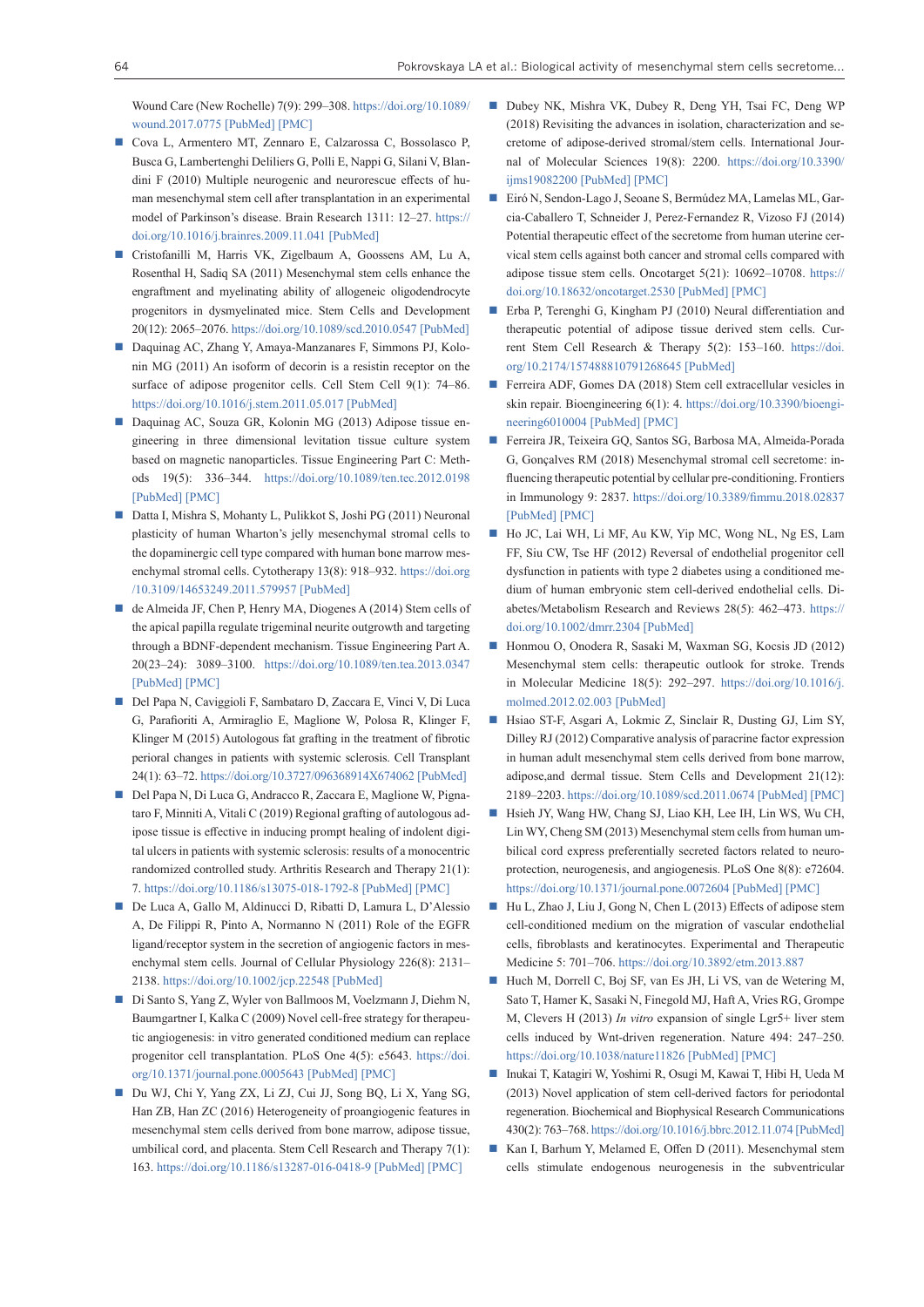zone of adult mice. Stem Cell Reviews 7(2): 404–412. [https://doi.](https://doi.org/10.1007/s12015-010-9190-x) [org/10.1007/s12015-010-9190-x](https://doi.org/10.1007/s12015-010-9190-x) [\[PubMed\]](https://www.ncbi.nlm.nih.gov/pubmed/20830611)

- Kapur SK, Katz AJ (2013) Review of the adipose derived stem cell secretome. Biochimie 95(12): 2222–2228. [https://doi.org/10.1016/j.](https://doi.org/10.1016/j.biochi.2013.06.001) [biochi.2013.06.001](https://doi.org/10.1016/j.biochi.2013.06.001) [\[PubMed\]](https://www.ncbi.nlm.nih.gov/pubmed/23770442)
- Kay AG, Long G, Tyler G, Stefan A, Broadfoot SJ, Piccinini AM, Middleton J, Kehoe O (2017) Mesenchymal stem cell-conditioned medium reduces disease severity and immune responses in inflammatory arthritis. Scientific Reports 7(1): 18019. [https://doi.](https://doi.org/10.1038/s41598-017-18144-w) [org/10.1038/s41598-017-18144-w](https://doi.org/10.1038/s41598-017-18144-w) [\[PubMed\]](https://www.ncbi.nlm.nih.gov/pubmed/29269885) [\[PMC\]](https://www.ncbi.nlm.nih.gov/pmc/articles/PMC5740178/)
- Kim WS, Park BS, Sung JH, Yang JM, Park SB, Kwak SJ, Park JS (2007) Wound healing effect of adipose-derived stem cells: a critical role of secretory factors on human dermal fibroblasts. Journal of Dermatological Science 48(1): 15–24. [https://doi.org/10.1016/j.](https://doi.org/10.1016/j.jdermsci.2007.05.018) [jdermsci.2007.05.018](https://doi.org/10.1016/j.jdermsci.2007.05.018) [\[PubMed\]](https://www.ncbi.nlm.nih.gov/pubmed/17643966)
- Kim MH, Wu WH, Choi JH, Kim J, Jun JH, Ko Y, Lee JH (2018) Galectin-1 from conditioned medium of three-dimensional culture of adipose-derived stem cells accelerates migration and proliferation of human keratinocytes and fibroblasts. Wound Repair and Regeneration 26: S9–S18. <https://doi.org/10.1111/wrr.12579> [\[PubMed\]](https://www.ncbi.nlm.nih.gov/pubmed/28857355)
- Kinnaird T, Stabile E, Burnett MS, Shou M, Lee CW, Barr S, Fuchs S, Epstein SE (2004) Local delivery of marrow-derived stromal cells augments collateral perfusion through paracrine mechanisms. Circulation 109(12): 1543–1549. [https://doi.org/10.1161/01.](https://doi.org/10.1161/01.CIR.0000124062.31102.57) [CIR.0000124062.31102.57](https://doi.org/10.1161/01.CIR.0000124062.31102.57) [\[PubMed\]](https://www.ncbi.nlm.nih.gov/pubmed/15023891)
- Kober J, Gugerell A, Schmid M, Zeyda M, Buchberger E, Nickl S, Hacker S, Ankersmit HJ, Keck M (2016) Wound healing effect of conditioned media obtained from adipose tissue on human skin cells: a comparative *in vitro* study. Annals of Plastic Surgery 77(2): 156– 163.<https://doi.org/10.1097/SAP.0000000000000358> [\[PubMed\]](https://www.ncbi.nlm.nih.gov/pubmed/25275476)
- Kucharzewski M, Rojczyk E, Wilemska-Kucharzewska K, Wilk R, Hudecki J, Los MJ (2019) Novel trends in application of stem cells in skin wound healing. European Journal of Pharmacology 843: 307–315.<https://doi.org/10.1016/j.ejphar.2018.12.012> [\[PubMed\]](https://www.ncbi.nlm.nih.gov/pubmed/30537490)
- Kyurkchiev D, Bochev I, Ivanova-Todorova E, Mourdjeva M, Oreshkova T, Belemezova K, Kyurkchiev S (2014) Secretion of immunoregulatory cytokines by mesenchymal stem cells. World Journal of Stem Cells 6(5): 552–570. <https://doi.org/10.4252/wjsc.v6.i5.552> [\[PubMed\]](https://www.ncbi.nlm.nih.gov/pubmed/25426252) [\[PMC\]](https://www.ncbi.nlm.nih.gov/pmc/articles/PMC4178255/)
- L PK, Kandoi S, Misra R, S V, K R, Verma RS (2019) The mesenchymal stem cell secretome: A new paradigm towards cell-free therapeutic mode in regenerative medicine. Cytokine and Growth Factor Reviews 46: 1–9. <https://doi.org/10.1016/j.cytogfr.2019.04.002> [\[PubMed\]](https://www.ncbi.nlm.nih.gov/pubmed/30954374)
- Leavitt T, Hu MS, Marshall CD, Barnes LA, Longaker MT, Lorenz HP (2016) Stem cells and chronic wound healing: State of the art. Chronic Wound Care Management and Research 3: 7–27. [https://doi.](https://doi.org/10.2147/CWCMR.S84369) [org/10.2147/CWCMR.S84369](https://doi.org/10.2147/CWCMR.S84369)
- Lee MJ, Kim J, Lee KI, Shin JM, Chae JI, Chung HM (2011) Enhancement of wound healing by secretory factors of endothelial precursor cells derived from human embryonic stem cells. Cytotherapy 13(2): 165–178. <https://doi.org/10.3109/14653249.2010.512632> [\[PubMed\]](https://www.ncbi.nlm.nih.gov/pubmed/21235296)
- Lee SK, Lee SC, Kim S-J (2014) A novel cell-free strategy for promoting mouse liver regeneration: utilization of a conditioned medium from adipose-derived stem cells. Hepatology International 9(2): 310–320.<https://doi.org/10.1007/s12072-014-9599-4> [\[PubMed\]](https://www.ncbi.nlm.nih.gov/pubmed/25788187)
- Legaki E, Roubelakis MG, Theodoropoulos GE, Lazaris A, Kollia A, Karamanolis G, Marinos E, Gazouli M (2016) Therapeutic potential of secreted molecules derived from human amniotic fluid mesenchy-

mal stem/stroma cells in a mice model of colitis. Stem Cell Reviews and Reports 12(5): 604–612. [https://doi.org/10.1007/s12015-016-](https://doi.org/10.1007/s12015-016-9677-1) [9677-1](https://doi.org/10.1007/s12015-016-9677-1) [\[PubMed\]](https://www.ncbi.nlm.nih.gov/pubmed/27503204)

- Lepperdinger G, Brunauer R, Jamnig A, Laschober G, Kassem M (2008) Controversial issue: is it safe to employ mesenchymal stem cells in cell-based therapies? Experimental Gerontology 43(11): 1018–1023. <https://doi.org/10.1016/j.exger.2008.07.004>[PubMed]
- Li B, Zhang H, Zeng M, He W, Li M, Huang X, Deng DY, Wu J (2015) Bone marrow mesenchymal stem cells protect alveolar macrophages from lipopolysaccharide-induced apoptosis partially by inhibiting the Wnt/β-catenin pathway. Cell Biology International 39(2): 192–200.<https://doi.org/10.1002/cbin.10359> [\[PubMed\]](https://www.ncbi.nlm.nih.gov/pubmed/25229877)
- Lindvall O, Kokaia Z (2010) Stem cells in human neurodegenerative disorders–time for clinical translation? The Journal of Clinical Investigation 120(1): 29–40. <https://doi.org/10.1172/JCI40543> [\[PubMed\]](https://www.ncbi.nlm.nih.gov/pubmed/20051634) [\[PMC\]](https://www.ncbi.nlm.nih.gov/pmc/articles/PMC2798697/)
- Linero I, Chaparro O (2014) Paracrine effect of mesenchymal stem cells derived from human adipose tissue in bone regeneration. PLoS One 9(9): e107001.<https://doi.org/10.1371/journal.pone.0107001>
- Liu G, Pareta RA, Wu R, Shi Y, Zhou X, Liu H, Deng C, Sun X, Atala A, Opara EC, Zhang Y (2013) Skeletal myogenic differentiation of urine-derived stem cells and angiogenesis using microbeads loaded with growth factors. Biomaterials 34(4): 1311–1326. [https://](https://doi.org/10.1016/j.biomaterials.2012.10.038) [doi.org/10.1016/j.biomaterials.2012.10.038](https://doi.org/10.1016/j.biomaterials.2012.10.038) [\[PubMed\]](https://www.ncbi.nlm.nih.gov/pubmed/23137393) [\[PMC\]](https://www.ncbi.nlm.nih.gov/pmc/articles/PMC3513922/)
- Lombardi F, Palumbo P, Augello FR, Cifone MG, Cinque B, Giuliani M (2019) Secretome of adipose tissue-derived stem cells (ASCs) as a novel trend in chronic non-healing wounds: an overview of experimental *in vitro* and *in vivo* studies and methodological variables. International Jornal of Molecular Sciences 20(15): 3721. [https://doi.](https://doi.org/10.3390/ijms20153721) [org/10.3390/ijms20153721](https://doi.org/10.3390/ijms20153721) [\[PubMed\]](https://www.ncbi.nlm.nih.gov/pubmed/31366040) [\[PMC\]](https://www.ncbi.nlm.nih.gov/pmc/articles/PMC6696601/)
- Luarte A, Bátiz LF, Wyneken U, Lafourcade C (2016) Potential therapies by stem cell-derived exosomes in CNS diseases: focusing on the neurogenic niche. Stem Cells International 2016: 1–16. [https://](https://doi.org/10.1155/2016/5736059) [doi.org/10.1155/2016/5736059](https://doi.org/10.1155/2016/5736059) [\[PubMed\]](https://www.ncbi.nlm.nih.gov/pubmed/27195011) [\[PMC\]](https://www.ncbi.nlm.nih.gov/pmc/articles/PMC4853949/)
- Madrigal M, Rao KS, Riordan NH (2014) A review of therapeutic effects of mesenchymal stem cell secretions and induction of secretory modification by different culture methods. Journal of Translational Medicine 12(1): 260. <https://doi.org/10.1186/s12967-014-0260-8> [\[PubMed\]](https://www.ncbi.nlm.nih.gov/pubmed/25304688) [\[PMC\]](https://www.ncbi.nlm.nih.gov/pmc/articles/PMC4197270/)
- Maguire G (2013) Stem cell therapy without the cells. Communicative and Integrative Biology 6(6): e26631. [https://doi.org/10.4161/](https://doi.org/10.4161/cib.26631) [cib.26631](https://doi.org/10.4161/cib.26631) [\[PubMed\]](https://www.ncbi.nlm.nih.gov/pubmed/24567776) [\[PMC\]](https://www.ncbi.nlm.nih.gov/pmc/articles/PMC3925653/)
- Marfia G, Navone SE, Di Vito C, Ughi N, Tabano S, Miozzo M, Tremolada C, Bolla G, Crotti C, Ingegnoli F, Rampini P, Riboni L, Gualtierotti R, Campanella R (2015) Mesenchymal stem cells: potential for therapy and treatment of chronic non-healing skin wounds. Organogenesis 11(4): 183–206. [https://doi.org/10.1080/15](https://doi.org/10.1080/15476278.2015.1126018) [476278.2015.1126018](https://doi.org/10.1080/15476278.2015.1126018) [\[PubMed\]](https://www.ncbi.nlm.nih.gov/pubmed/26652928) [\[PMC\]](https://www.ncbi.nlm.nih.gov/pmc/articles/PMC4879897/)
- Maumus M, Jorgensen C, Noel D (2013) Mesenchymal stem cells in regenerative medicine applied to rheumatic diseases: role of secretome and exosomes. Biochimie 95(12): 2229–2234. [https://doi.](https://doi.org/10.1016/j.biochi.2013.04.017) [org/10.1016/j.biochi.2013.04.017](https://doi.org/10.1016/j.biochi.2013.04.017) [\[PubMed\]](https://www.ncbi.nlm.nih.gov/pubmed/23685070)
- Mead B, Logan A, Berry M, Leadbeater W, Scheven BA (2014) Paracrine-mediated neuroprotection and neuritogenesis of axotomised retinal ganglion cells by human dental pulp stem cells: comparison with human bone marrow and adipose-derived mesenchymal stem cells. PLoS One 9(10): e109305. [https://doi.org/10.1371/jour](https://doi.org/10.1371/journal.pone.0109305)[nal.pone.0109305](https://doi.org/10.1371/journal.pone.0109305) [\[PubMed\]](https://www.ncbi.nlm.nih.gov/pubmed/25290916) [\[PMC\]](https://www.ncbi.nlm.nih.gov/pmc/articles/PMC4188599/)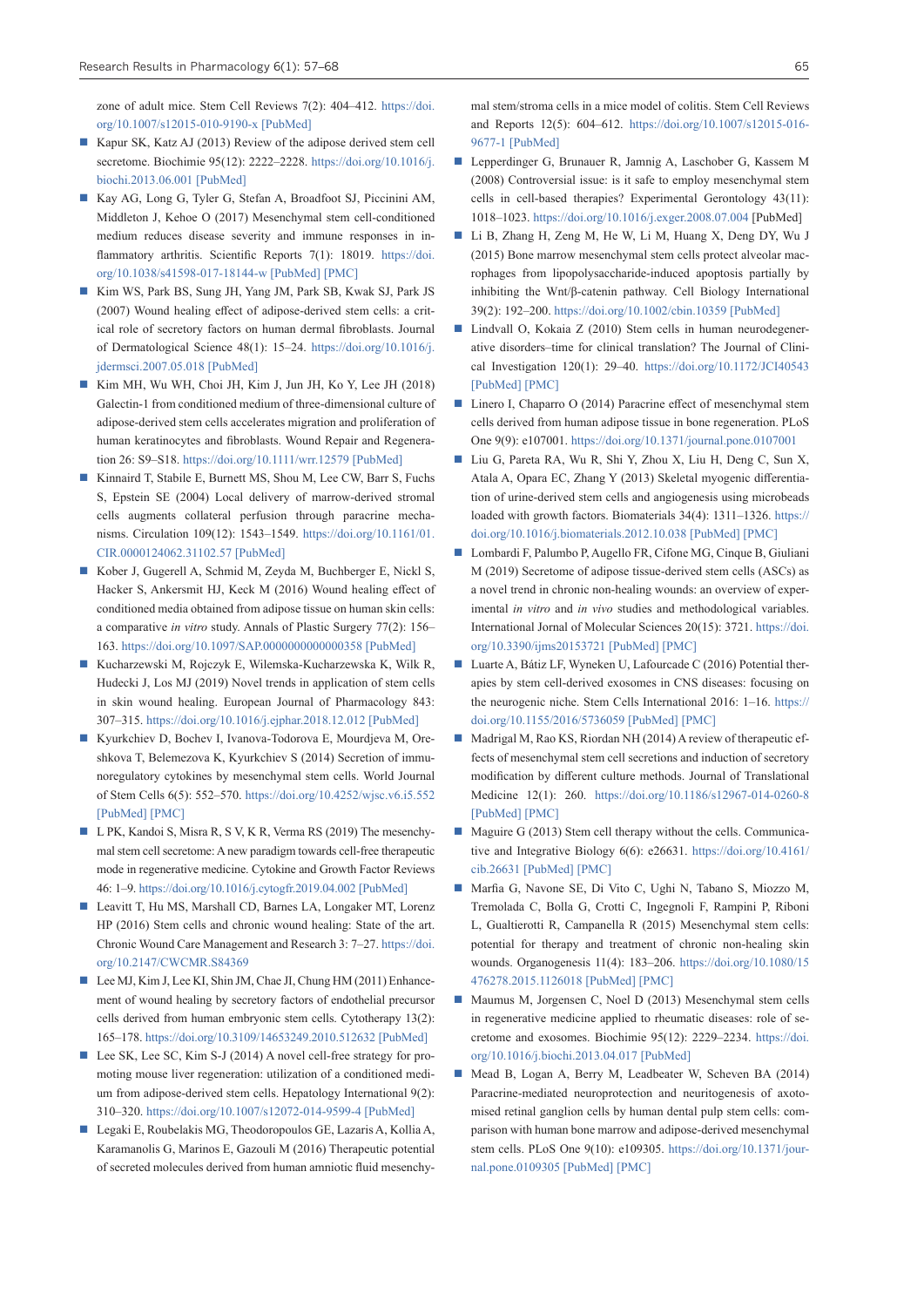- Meiliana A, Dewi NM, Wijaya A (2019) Mesenchymal stem cell secretome: cell-free therapeutic strategy in regenerative medicine. The Indonesian Biomedical Journal 11(2): 113–124. [https://doi.](https://doi.org/10.18585/inabj.v11i2.839) [org/10.18585/inabj.v11i2.839](https://doi.org/10.18585/inabj.v11i2.839)
- Mirabella T, Cilli M, Carlone S, Cancedda R, Gentili C (2011) Amniotic liquid derived stem cells as reservoir of secreted angiogenic factors capable of stimulating neo-arteriogenesis in an ischemic model. Biomaterials 32(15): 3689–3699. [https://doi.org/10.1016/j.](https://doi.org/10.1016/j.biomaterials.2011.01.071) [biomaterials.2011.01.071](https://doi.org/10.1016/j.biomaterials.2011.01.071) [\[PubMed\]](https://www.ncbi.nlm.nih.gov/pubmed/21371750)
- Mita T, Furukawa-Hibi Y, Takeuchi H, Hattori H, Yamada K, Hibi H, Ueda M, Yamamoto A (2015) Conditioned medium from the stem cells of human dental pulp improves cognitive function in a mouse model of Alzheimer's disease. Behavioral Brain Research 293: 189– 197.<https://doi.org/10.1016/j.bbr.2015.07.043> [\[PubMed\]](https://www.ncbi.nlm.nih.gov/pubmed/26210934)
- Mitchell R, Mellows B, Sheard J, Antonioli M, Kretz O, Chambers D, Zeuner MT, Tomkins JE, Denecke B, Musante L, Joch B, Debacq-Chainiaux F, Holthofer H, Ray S, Huber TB, Dengjel J, De Coppi P, Widera D, Patel K (2019) Secretome of adipose-derived mesenchymal stem cells promotes skeletal muscle regeneration through synergistic action of extracellular vesicle cargo and soluble proteins. Stem Cell Research and Therapy 10(1): 116. [https://doi.](https://doi.org/10.1186/s13287-019-1213-1) [org/10.1186/s13287-019-1213-1](https://doi.org/10.1186/s13287-019-1213-1) [\[PubMed\]](https://www.ncbi.nlm.nih.gov/pubmed/30953537) [\[PMC\]](https://www.ncbi.nlm.nih.gov/pmc/articles/PMC6451311/)
- Noverina R, Widowati W, Ayuningtyas W, Kurniawan D, Afifah E, Laksmitawati DR, Rinendyaputri R, Rilianawati R, Faried A, Bachtiar I, Wirakusumah FF (2019) Growth factors profile in conditioned medium human adipose tissue-derived mesenchymal stem cells (cm-hatmscs). Clinical Nutrition Experimental 24: 34–44. [https://](https://doi.org/10.1016/j.yclnex.2019.01.002) [doi.org/10.1016/j.yclnex.2019.01.002](https://doi.org/10.1016/j.yclnex.2019.01.002)
- Osugi M, Katagiri W, Yoshimi R, Inukai T, Hibi H, Ueda M (2012) Conditioned media from mesenchymal stem cells enhanced bone regeneration in rat calvarial bone defects. Tissue Engineering Part A 18(13–14): 1479–1489. <https://doi.org/10.1089/ten.tea.2011.0325> [\[PubMed\]](https://www.ncbi.nlm.nih.gov/pubmed/22443121) [\[PMC\]](https://www.ncbi.nlm.nih.gov/pmc/articles/PMC3397118/)
- Park JH, Kim DY, Sung IY, Choi GH, Jeon MH, Kim KK, [Jeon](file://FILESRV/docs1/Work/JOURNALS/RRPharmacology/RRP6-1%202020/49413/javascript:;)  [SR](file://FILESRV/docs1/Work/JOURNALS/RRPharmacology/RRP6-1%202020/49413/javascript:;) (2012) Long-term results of spinal cord injury therapy using mesenchymal stem cells derived from bone marrow in humans. Neurosurgery 70(5): 1238–1247. [https://doi.org/10.1227/](https://doi.org/10.1227/NEU.0b013e31824387f9) [NEU.0b013e31824387f9](https://doi.org/10.1227/NEU.0b013e31824387f9) [\[PubMed\]](https://www.ncbi.nlm.nih.gov/pubmed/22127044)
- Park SR, Kim JW, Jun HS, Roh JY, Lee HY, Hong IS (2018) Stem cell secretome and its effect on cellular mechanisms relevant to wound healing. Molecular Therapy 26(2): 606–617. [https://doi.](https://doi.org/10.1016/j.ymthe.2017.09.023) [org/10.1016/j.ymthe.2017.09.023](https://doi.org/10.1016/j.ymthe.2017.09.023) [\[PubMed\]](https://www.ncbi.nlm.nih.gov/pubmed/29066165) [\[PMC\]](https://www.ncbi.nlm.nih.gov/pmc/articles/PMC5835016/)
- Pelizzo G, Avanzini MA, Icaro Cornaglia A, De Silvestri A, Mantelli M, Travaglino P, Croce S, Romano P, Avolio L, Iacob G, Dominici M, Calcaterra V (2018) Extracellular vesicles derived from mesenchymal cells: perspective treatment for cutaneous wound healing in pediatrics. Regenerative Medicine 13(4): 385–394. [https://doi.](https://doi.org/10.2217/rme-2018-0001) [org/10.2217/rme-2018-0001](https://doi.org/10.2217/rme-2018-0001) [\[PubMed\]](https://www.ncbi.nlm.nih.gov/pubmed/29985749)
- Pereira T, Ivanova G, Caseiro AR, Barbosa P, Bártolo PJ, Santos JD, et al. (2014) MSCs conditioned media and umbilical cord blood plasma metabolomics and composition. PLoS ONE 9(11): e113769. <https://doi.org/10.1371/journal.pone.0113769> [\[PubMed\]](https://www.ncbi.nlm.nih.gov/pubmed/25423186) [\[PMC\]](https://www.ncbi.nlm.nih.gov/pmc/articles/PMC4244191/)
- Pittenger MF, Mackay AM, Beck SC, Jaiswai RK, Douglas R, Mosca JD, Moorman MA, Simonetti DW, Craig S, Marshak DR (1999) Multilineage potential of adult human mesenchymal stem cells. Science 284(5411): 143–147. [https://doi.org/10.1126/sci](https://doi.org/10.1126/science.284.5411.143)[ence.284.5411.143](https://doi.org/10.1126/science.284.5411.143) [\[PubMed\]](https://www.ncbi.nlm.nih.gov/pubmed/10102814)
- Polacek M, Bruun JA, Elvenes J, Figenschau Y, Martinez I (2011) The secretory profiles of cultured human articular chondrocytes and mesenchymal stem cells: implications for autologous cell transplantation strategies. Cell Transplantation 20(9): 1381–1393. [https://doi.](https://doi.org/10.3727/096368910X550215) [org/10.3727/096368910X550215](https://doi.org/10.3727/096368910X550215) [\[PubMed\]](https://www.ncbi.nlm.nih.gov/pubmed/21176404)
- Pouya S, Heidari M, Baghaei K, Asadzadeh Aghdaei H, Moradi A, Namaki S, [Zali MR,](https://www.sciencedirect.com/science/article/pii/S1567576917304216#!) [Hashemi](https://www.sciencedirect.com/science/article/pii/S1567576917304216#!) SM (2018) Study the effects of mesenchymal stem cell conditioned medium injection in mouse model of acute colitis. Internatinal Immunopharmacology 54: 86–94. [https://](https://doi.org/10.1016/j.intimp.2017.11.001) [doi.org/10.1016/j.intimp.2017.11.001](https://doi.org/10.1016/j.intimp.2017.11.001) [\[PubMed\]](https://www.ncbi.nlm.nih.gov/pubmed/29112894)
- Preda MB, Rønningen T, Burlacu A, Simionescu M, Moskaug JØ, Valen G (2014) Remote transplantation of mesenchymal stem cells protects the heart against ischemia-reperfusion injury. Stem Cells 32(8): 2123–2134. <https://doi.org/10.1002/stem.1687> [\[PubMed\]](https://www.ncbi.nlm.nih.gov/pubmed/24578312)
- Ratajczak J, Bronckaers A, Dillen Y, Gervois P, Vangansewinkel T, Driesen RB, Wolfs E, Lambrichts I, Hilkens P (2016) The neurovascular properties of dental stem cells and their importance in dental tissue engineering. Stem Cells International 2016: 1–17. [https://doi.](https://doi.org/10.1155/2016/9762871) [org/10.1155/2016/9762871](https://doi.org/10.1155/2016/9762871) [\[PubMed\]](https://www.ncbi.nlm.nih.gov/pubmed/27688777)
- Rehman J, Traktuev D, Li J, Merfeld-Clauss S, Temm-Grove CJ, Bovenkerk JE, Pell CL, Johnstone BH, Considine RV, March KL (2004) Secretion of angiogenic and antiapoptotic factors by human adipose stromal cells. Circulation 109(10): 1292–1298. [https://doi.](https://doi.org/10.1161/01.CIR.0000121425.42966.F1) [org/10.1161/01.CIR.0000121425.42966.F1](https://doi.org/10.1161/01.CIR.0000121425.42966.F1) [\[PubMed\]](https://www.ncbi.nlm.nih.gov/pubmed/14993122)
- Ribeiro CA, Fraga JS, Graos M, Neves NM, Reis RL, Gimble JM, Sousa N, Salgado AJ (2012). The secretome of stem cells isolated from the adipose tissue and Wharton jelly acts differently on central nervous system derived cell populations. Stem Cell Research and Therapy 3(3): 18. <https://doi.org/10.1186/scrt109> [\[PubMed\]](https://www.ncbi.nlm.nih.gov/pubmed/22551705)
- Salgado AJ, Fraga JS, Mesquita AR, Neves NM, Reis RL, Sousa N (2010) Role of human umbilical cord mesenchymal progenitors conditioned media in neuronal/glial cell densities, viability, and proliferation. Stem Cells and Development 19(7): 1067–1074. [https://](https://doi.org/10.1089/scd.2009.0279) [doi.org/10.1089/scd.2009.0279](https://doi.org/10.1089/scd.2009.0279) [\[PubMed\]](https://www.ncbi.nlm.nih.gov/pubmed/19705968)
- Salgado AJ, Sousa JC, Costa BM, Pires AO, Mateus-Pinheiro A, Teixeira FG, Pinto L, Sousa N (2015) Mesenchymal stem cells secretome as a modulator of the neurogenic niche: basic insights and therapeutic opportunities. Frontiers in Cellular Neuroscience 9: 249. <https://doi.org/10.3389/fncel.2015.00249> [\[PubMed\]](https://www.ncbi.nlm.nih.gov/pubmed/26217178)
- Sarugaser R, Lickorish D, Baksh D, Hosseini MM, Davies JE (2005) Human umbilical cord perivascular (HUCPV) cells: a source of mesenchymal progenitors. Stem Cells 23(2): 220–229. [https://doi.](https://doi.org/10.1634/stemcells.2004-0166) [org/10.1634/stemcells.2004-0166](https://doi.org/10.1634/stemcells.2004-0166) [\[PubMed\]](https://www.ncbi.nlm.nih.gov/pubmed/15671145)
- Sarugaser R, Ennis J, Stanford WL, Davies JE (2009) Isolation, propagation, and characterization of human umbilical cord perivascular cells (HUCPVCs). Stem Cells in Regenerative Medicines: Methods and Protocols 482: 269–279. [https://doi.org/10.1007/978-](https://doi.org/10.1007/978-1-59745-060-7_17) [1-59745-060-7\\_17](https://doi.org/10.1007/978-1-59745-060-7_17) [\[PubMed\]](https://www.ncbi.nlm.nih.gov/pubmed/19089362)
- See F, Seki T, Psaltis PJ, Sondermeijer HP, Gronthos S, Zannettino AC, Govaert KM, Schuster MD, Kurlansky PA, Kelly DJ, Krum H, Itescu S (2011) Therapeutic effects of human STRO-3-selected mesenchymal precursor cells and their soluble factors in experimental myocardial ischemia. Journal of Cellular and Molecular Medicine 15(10): 2117–2129. [https://doi.org/10.1111/j.1582-](https://doi.org/10.1111/j.1582-4934.2010.01241.x) [4934.2010.01241.x](https://doi.org/10.1111/j.1582-4934.2010.01241.x) [\[PubMed\]](https://www.ncbi.nlm.nih.gov/pubmed/21155976)
- Seo E, Lim JS, Jun JB, Choi W, Hong IS, Jun HS (2017) Exendin-4 in combination with adipose-derived stem cells promotes angiogen-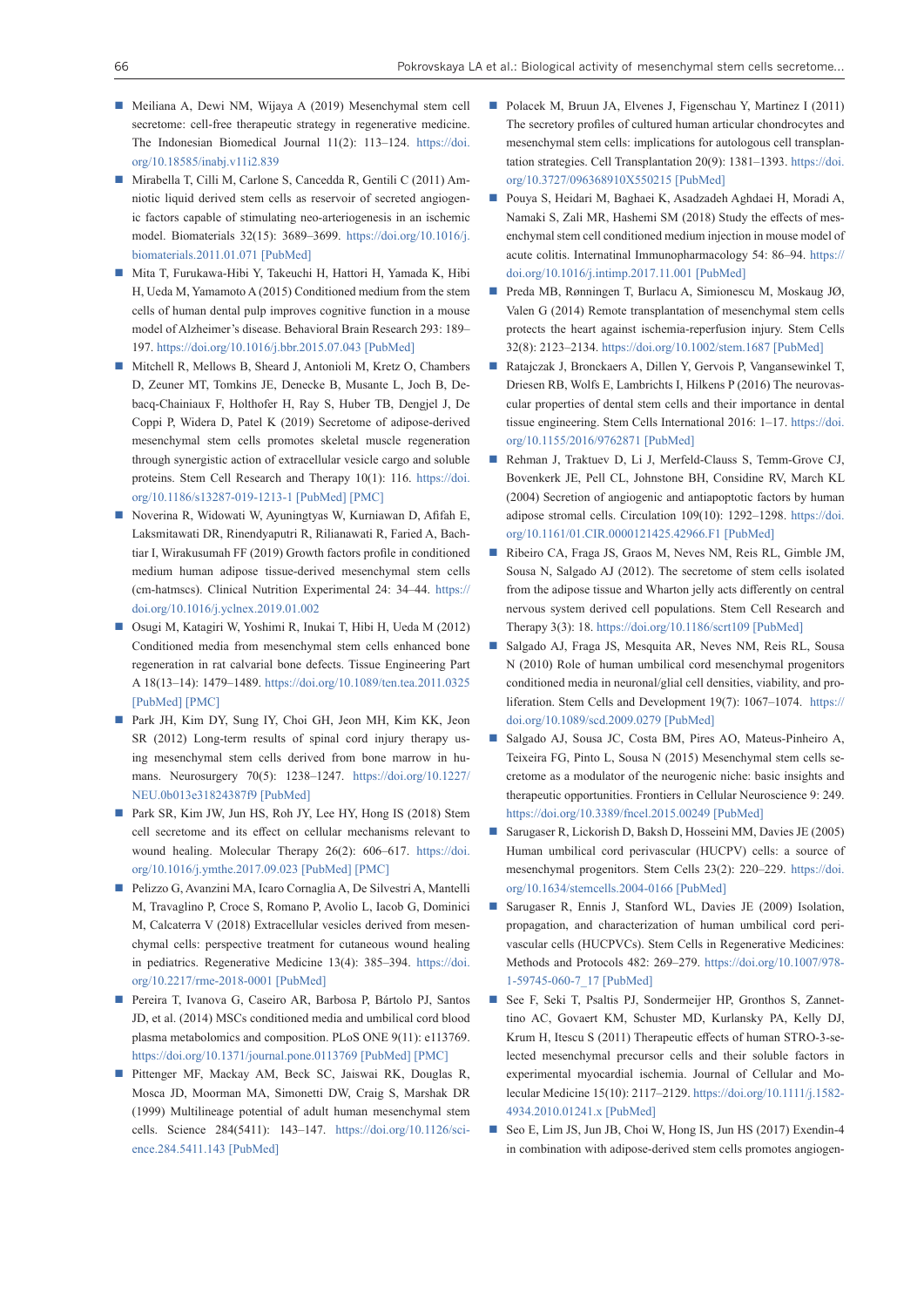esis and improves diabetic wound healing. Journal of Translational Medicine 15(1): 35. <https://doi.org/10.1186/s12967-017-1145-4> [\[PubMed\]](https://www.ncbi.nlm.nih.gov/pubmed/28202074)

- Sharma AK, Bury MI, Fuller NJ, Marks AJ, Kollhoff DM, Rao MV, Hota PV, Matoka DJ, Edassery SL, Thaker H, Sarwark JF, Janicki JA, Ameer GA, Cheng EY (2013) Cotransplantation with specific populations of spina bifida bone marrow stem/progenitor cells enhances urinary bladder regeneration. Proceedings of the National Academy of Sciences 110(10): 4003–4008. [https://doi.org/10.1073/](https://doi.org/10.1073/pnas.1220764110) [pnas.1220764110](https://doi.org/10.1073/pnas.1220764110) [\[PubMed\]](https://www.ncbi.nlm.nih.gov/pubmed/23431178)
- Shihabuddin LS, Aubert I (2010) Stem cell transplantation for neurometabolic and neurodegenerative diseases. Neuropharmacology 58(6): 845–854.<https://doi.org/10.1016/j.neuropharm.2009.12.015> [\[PubMed\]](https://www.ncbi.nlm.nih.gov/pubmed/20036262)
- Stagg J, Galipeau J (2013) Mechanisms of immune modulation by mesenchymal stromal cells and clinical translation. Current Molecular Medicines 13(5): 856–867. [https://doi.](https://doi.org/10.2174/1566524011313050016) [org/10.2174/1566524011313050016](https://doi.org/10.2174/1566524011313050016) [\[PubMed\]](https://www.ncbi.nlm.nih.gov/pubmed/23642066)
- Stojanović S, Najman S (2019) The effect of conditioned media of stem cells derived from lipoma and adipose tissue on macrophages' response and wound healing in indirect co-culture system *in vitro*. International Journal of Molecular Sciences 20(7): E1671. [https://](https://doi.org/10.3390/ijms20071671) [doi.org/10.3390/ijms20071671](https://doi.org/10.3390/ijms20071671) [\[PubMed\]](https://www.ncbi.nlm.nih.gov/pubmed/30987193)
- Taghizadeh RR, Cetrulo KJ, Cetrulo CL (2011). Wharton's Jelly stem cells: future clinical applications. Placenta 32(Suppl 4): S311– S315. <https://doi.org/10.1016/j.placenta.2011.06.010> [\[PubMed\]](https://www.ncbi.nlm.nih.gov/pubmed/21733573)
- Tang YL, Zhao Q, Qin X, Shen L, Cheng L, Ge J, Phillips MI (2005) Paracrine action enhances the effects of autologous mesenchymal stem cell transplantation on vascular regeneration in rat model of myocardial infarction. The Annals of Thoracic Surgery 80(1): 229– 237.<https://doi.org/10.1016/j.athoracsur.2005.02.072> [\[PubMed\]](https://www.ncbi.nlm.nih.gov/pubmed/15975372)
- Teixeira FG, Carvalho MM, Sousa N, Salgado AJ (2013) Mesenchymal stem cells secretome: a new paradigm for central nervous system regeneration? Cellular and Molecular Life Sciences 70(20): 3871–3882.<https://doi.org/10.1007/s00018-013-1290-8> [\[PubMed\]](https://www.ncbi.nlm.nih.gov/pubmed/23456256)
- Teixeira FG, Carvalho MM, Neves-Carvalho A, Panchalingam KM, Behie LA, Pinto L, Sousa N, Salgado AJ (2014). Secretome of mesenchymal progenitors from the umbilical cord acts as modulator of neural/glial proliferation and differentiation. Stem Cell Reviews and Reports 11(2): 288–297.<https://doi.org/10.1007/s12015-014-9576-2>
- Traktuev DO, Merfeld-Clauss S, Li J, Kolonin M, Arap W, Pasqualini R, Johnstone BH, March KL (2008) A population of multipotent CD34-positive adipose stromal cells share pericyte and mesenchymal surface markers, reside in a periendothelial location, and stabilize endothelial networks. Circulation Research 102(1): 77–85. <https://doi.org/10.1161/CIRCRESAHA.107.159475> [\[PubMed\]](https://www.ncbi.nlm.nih.gov/pubmed/17967785)
- Turner JE, Morrison PJ, Wilhelm C, Wilson M, Ahlfors H, Renauld JC, Panzer U, Helmby H, Stockinger B (2013) IL-9-mediated survival of type 2 innate lymphoid cells promotes damage control in helminth-induced lung inflammation. Journal of Experimental Medicine 210(13): 2951–2965. <https://doi.org/10.1084/jem.20130071> [\[PubMed\]](https://www.ncbi.nlm.nih.gov/pubmed/24249111)
- Vishnubhatla I, Corteling R, Stevanato L, Hicks C, Sinden J (2014) The development of stem cell-derived exosomes as a cell-free regenerative medicine. Journal of Circulation Biomarkers 3: 3. [https://doi.](https://doi.org/10.5772/58597) [org/10.5772/58597](https://doi.org/10.5772/58597)
- Vizoso FJ, Eiro N, Cid S, Schneider J, Perez-Fernandez R (2017) Mesenchymal stem cell secretome: toward cell-free therapeutic

strategies in regenerative medicine. International Jurnal of Molecular Sciences 18(9): 1852. <https://doi.org/10.3390/ijms18091852> [\[PubMed\]](https://www.ncbi.nlm.nih.gov/pubmed/28841158) [\[PMC\]](https://www.ncbi.nlm.nih.gov/pmc/articles/PMC5618501/)

- Wang HS, Hung SC, Peng ST, Huang CC, Wei HM, Guo YJ, et al. (2004) Mesenchymal stem cells in the Wharton's jelly of the human umbilical cord. Stem Cells 22(7): 1330–1337. [https://doi.](https://doi.org/10.1634/stemcells.2004-0013) [org/10.1634/stemcells.2004-0013](https://doi.org/10.1634/stemcells.2004-0013) [\[PubMed\]](https://www.ncbi.nlm.nih.gov/pubmed/15579650)
- Wei X, Zhao L, Zhong J, Gu H, Feng D, Johnstone BH, March KL, Farlow MR, Du Y (2009) Adipose stromal cells-secreted neuroprotective media against neuronal apoptosis. Neuroscience Letters 462(1): 76–79. <https://doi.org/10.1016/j.neulet.2009.06.054> [\[PubMed\]](https://www.ncbi.nlm.nih.gov/pubmed/19549558)
- Weiss ML, Troyer DL (2006) Stem cells in the umbilical cord. Stem Cell Reviews 2(2): 155–162. [https://doi.org/10.1007/s12015-006-](https://doi.org/10.1007/s12015-006-0022-y) [0022-y](https://doi.org/10.1007/s12015-006-0022-y) [\[PubMed\]](https://www.ncbi.nlm.nih.gov/pubmed/17237554)
- Williams AR, Suncion VY, McCall F, Guerra D, Mather J, Zambrano JP, Heldman AW, Hare JM (2013) Durable scar size reduction due to allogeneic mesenchymal stem cell therapy regulates whole-chamber remodeling. Journal of American Heart Association 2(3): e000140. <https://doi.org/10.1161/JAHA.113.000140> [\[PubMed\]](https://www.ncbi.nlm.nih.gov/pubmed/23686370)
- Xu J, Wang B, Sun Y, Wu T, Liu Y, Zhang J, Yukwai Lee W, Pan X, Chai Y, Li G (2016) Human fetal mesenchymal stem cell secretome enhances bone consolidation in distraction osteogenesis. Stem Cell Research and Therapy 7(1): 134. [https://doi.org/10.1186/s13287-](https://doi.org/10.1186/s13287-016-0392-2) [016-0392-2](https://doi.org/10.1186/s13287-016-0392-2) [\[PMC\]](https://www.ncbi.nlm.nih.gov/pmc/articles/PMC5018171/)
- Yi T, Song SU (2012) Immunomodulatory properties of mesenchymal stem cells and their therapeutic applications. Archives of Pharmacal Research 35(2): 213–221. [https://doi.org/10.1007/s12272-](https://doi.org/10.1007/s12272-012-0202-z) [012-0202-z](https://doi.org/10.1007/s12272-012-0202-z) [\[PubMed\]](https://www.ncbi.nlm.nih.gov/pubmed/22370776)
- Zagoura DS, Roubelakis MG, Bitsika V, Trohatou O, Pappa KI, Kapelouzou A, Antsaklis A, Anagnou NP (2012) Therapeutic potential of a distinct population of human amniotic fluid mesenchymal stem cells and their secreted molecules in mice with acute hepatic failure. Gut 61(6): 894–906. [https://doi.org/10.1136/gut](https://doi.org/10.1136/gutjnl-2011-300908)[jnl-2011-300908](https://doi.org/10.1136/gutjnl-2011-300908) [\[PubMed\]](https://www.ncbi.nlm.nih.gov/pubmed/21997562)
- Zanotti L, Angioni R, Calì B, Soldani C, Ploia C, Moalli F, Gargesha M, D'Amico G, Elliman S, Tedeschi G, Maffioli E, Negri A, Zacchigna S, Sarukhan A, Stein JV, Viola A (2016) Mouse mesenchymal stem cells inhibit high endothelial cell activation and lymphocyte homing to lymph nodes by releasing TIMP-1. Leukemia 30(5): 1143–1154. <https://doi.org/10.1038/leu.2016.33> [\[PubMed\]](https://www.ncbi.nlm.nih.gov/pubmed/26898191)
- Zhao J, Hu L, Liu J, Gong N, Chen L (2013) The effects of cytokines in adipose stem cell-conditioned medium on the migration and proliferation of skin fibroblasts in vitro. Biomedical Research International 2013: 1–11. <https://doi.org/10.1155/2013/578479> [\[PubMed\]](https://www.ncbi.nlm.nih.gov/pubmed/24416724)
- Zhou BR, Xu Y, Guo SL, Xu Y, Wang Y, Zhu F, Permatasari F, Wu D, Yin ZQ, Luo D (2013) The effect of conditioned media of adipose-derived stem cells on wound healing after ablative fractional carbon dioxide laser resurfacing. Biomedical Research International 2013: 1–9. <https://doi.org/10.1155/2013/519126> [\[PubMed\]](https://www.ncbi.nlm.nih.gov/pubmed/24381938)
- Zuk PA, Zhu M, Ashjian P, De Ugarte DA, Huang JI, Mizuno H, Alfonso ZC, Fraser JK, Benhaim P, Hedrick MH (2002) Human adipose tissue is a source of multipotent stem cells. Molecular Biology of the Cell 13(12): 4279–4295. [https://doi.org/10.1091/mbc.e02-02-](https://doi.org/10.1091/mbc.e02-02-0105) [0105](https://doi.org/10.1091/mbc.e02-02-0105) [\[PubMed\]](https://www.ncbi.nlm.nih.gov/pubmed/12475952)